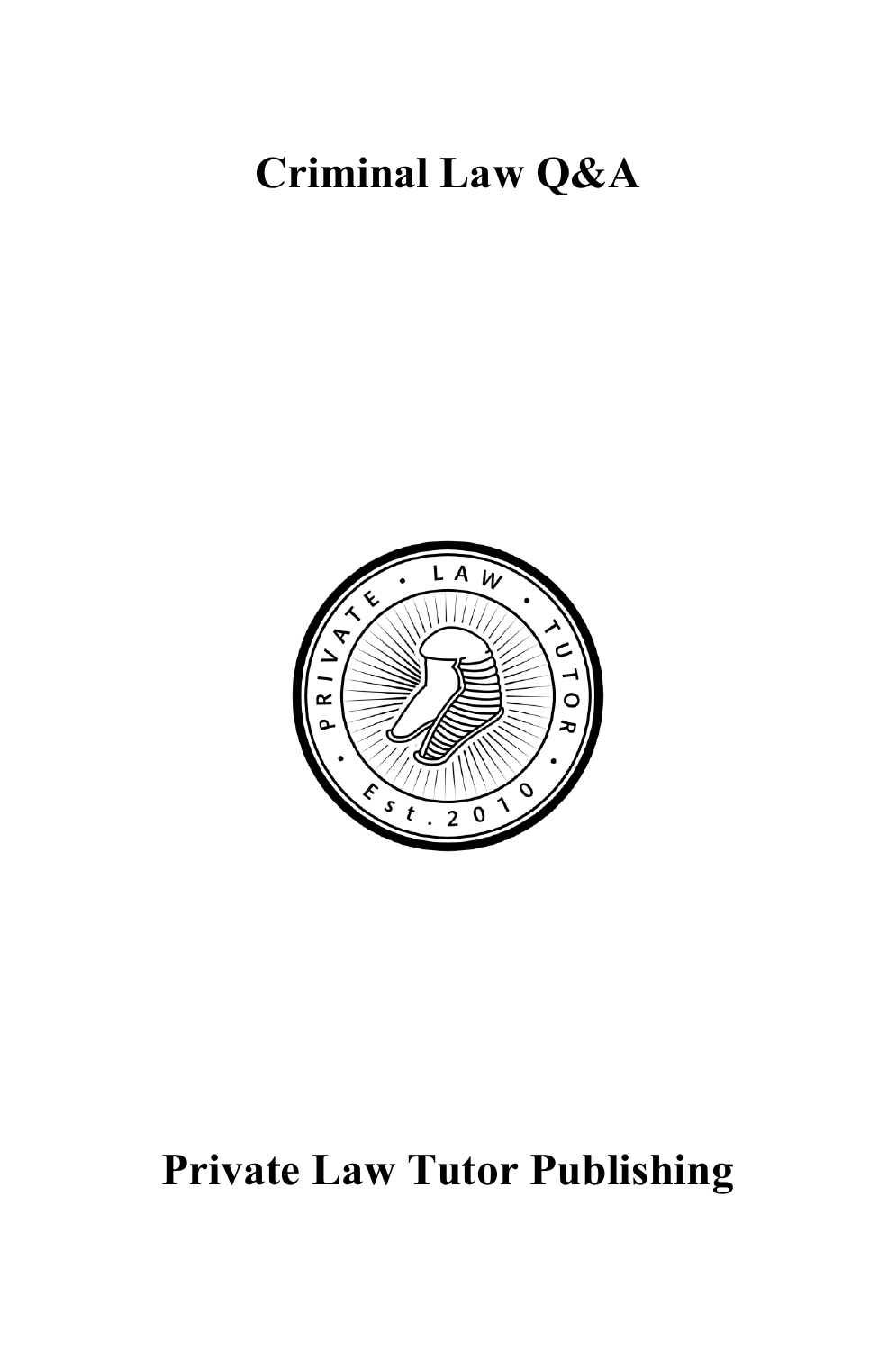### **Contents**

Private Law Tutor Publishing

**Chapter 1 - Intro to the Basic Principles of Criminal Liability**

**Chapter 2 - Homicide – Actus Reus & Causation: Murder**

**Chapter 3 - Mens Rea**

**Chapter 4 - Omissions**

**Chapter 5 - Loss of Control & Diminished Responsibility**

**Chapter 6 - Non-Fatal Offences Against The Person**

**Chapter 7 - Sexual Offences**

**Chapter 8 - Involuntary Manslaughter**

**Chapter 9 - Defences I: Intoxication & Consent**

**Chapter 10 - Defences II: Self-defence & Infancy, Duress & Necessity**

**Chapter 11 - Inchoate Offences: Conspiracy & Attempt**

**Chapter 12 - Criminal Damage**

**Chapter 13 - Theft**

**Chapter 14 - Robbery & Blackmail**

**Chapter 15 – Burglary**

**Chapter 16 - Fraud & Making off Without Payment**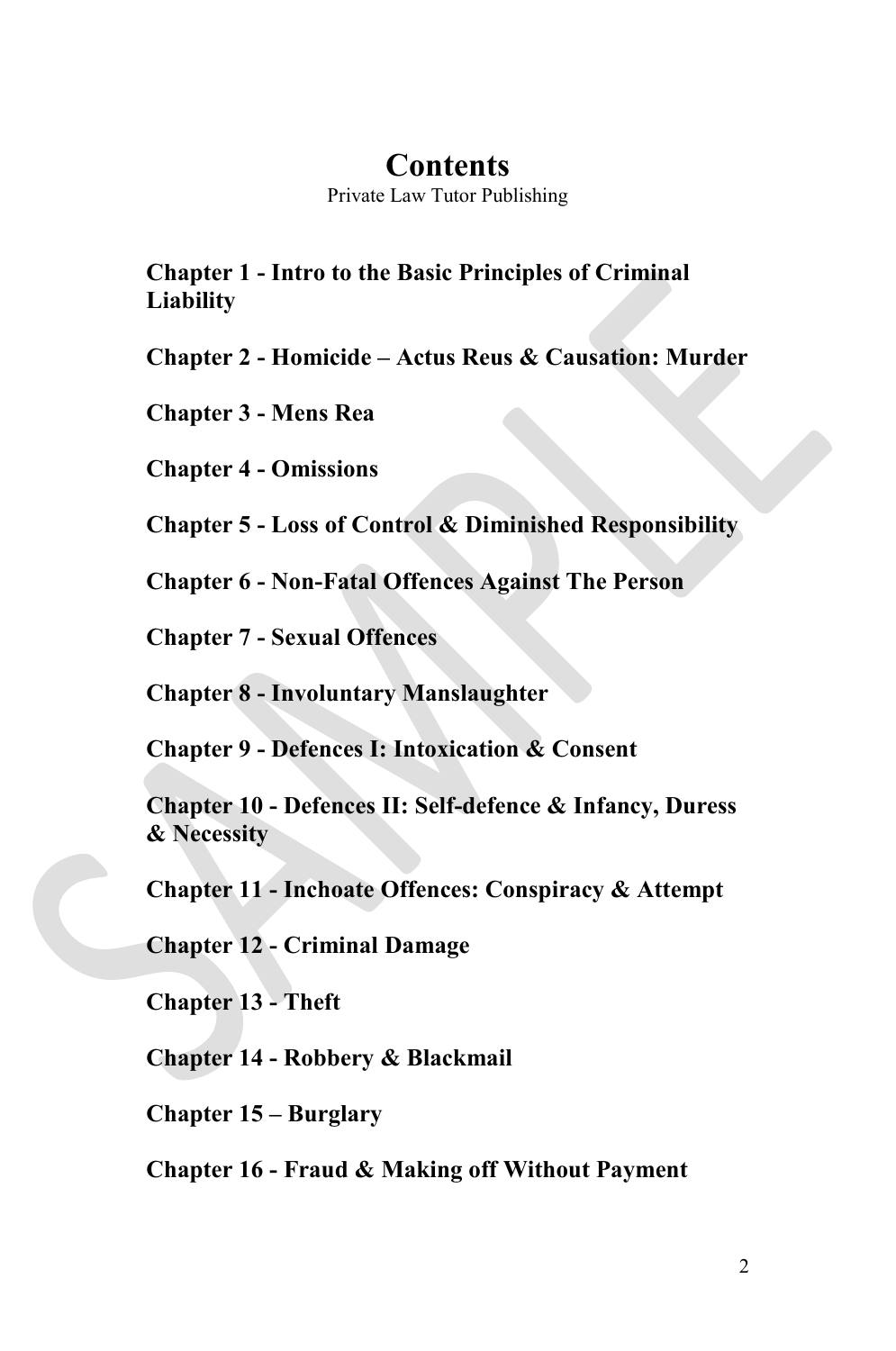### **Chapter 1 - Welcome/Introduction/Overview**

This book provides you with basic information as a basis for you to form your own critical opinions on this area of law. Once you have mastered the basics, you will be inspired to question principles in your essays and apply them in mock client advisory scenarios. Again, for your convenience, we have provided you with examples of how to answer such questions and how to apply your knowledge as effectively as possible to help you get the best possible marks. This aid is a fully-fledged source of basic information, which tries to give the student comprehensive understanding of how to answer questions for this module.

The aim of this Book is to:

- Provide an introduction to anyone studying or interested in studying Law to the key principles and concepts that exist in this module*.*
- To provide a framework to consider the law in this module within the context of examinations or written work.
- Provide a detailed learning resource in order for legal written examination skills to be developed.
- Facilitate the development of written and critical thinking skills.
- Promote the practice of problem solving skills.
- To establish a platform for students to gain a solid understanding of the basic principles and concepts of in this module, this can then be expanded upon through confident independent learning.

Through this Book, students will be able to demonstrate the ability to:

- Demonstrate an awareness of the core principles;
- Critically assess challenging mock factual scenarios and be able to pick out legal issues in the various areas of this module;
- Apply their knowledge when writing a formal assessment;
- Present a reasoned argument and make a judgment on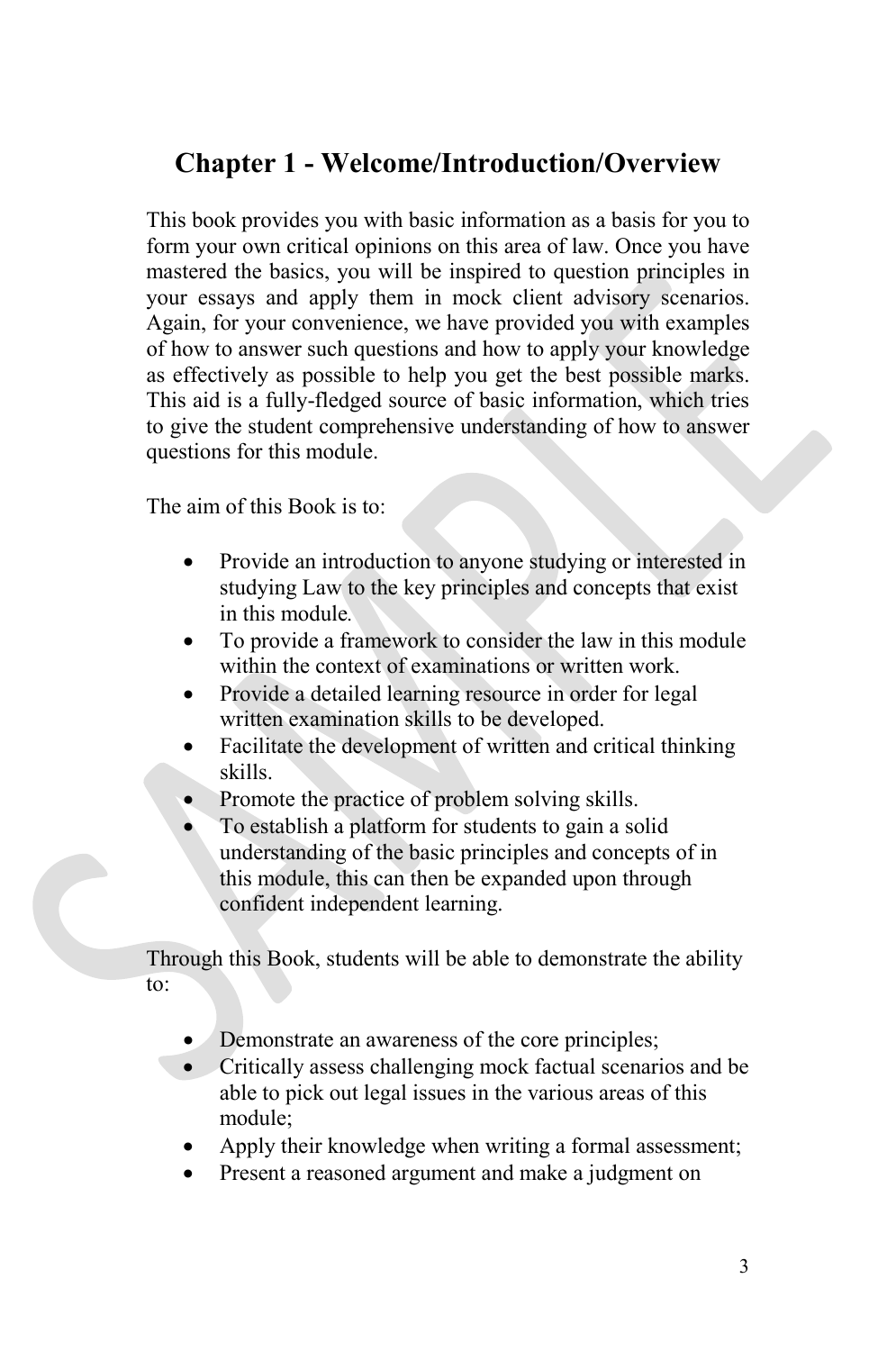competing viewpoints;

- Make use of technical legalistic vocabulary in the appropriate manner; and
- Be responsible for their learning process and work in an adaptable and flexible way.

### **Studying this module**

This question and answer series covers core subjects that the Law Society and the Bar Council deem essential in a qualifying law degree. Therefore, it is vital that a student successfully pass these subjects to become a lawyer. The primary method by which your understanding of the law will develop is by understanding how to solve problem questions. You will also be given essay questions in your examinations. The methods by which these types of question should be approached are somewhat different.

### **Tackling Problems and Essay Questions**

There are various ways of approaching problem questions and essay questions. We have provided students with an in-depth analysis with suggested questions and answers.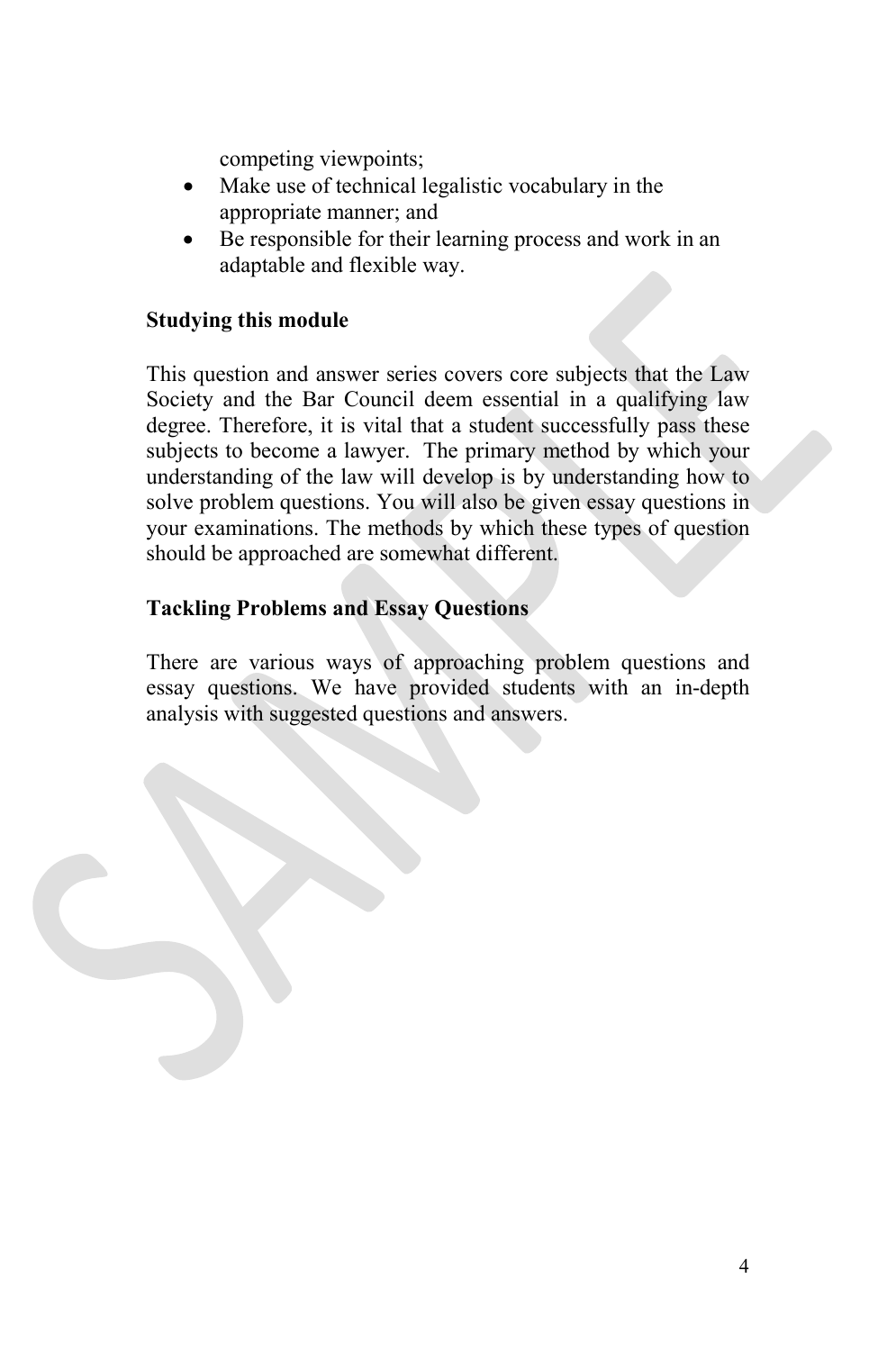### **Chapter 2 - Homicide Actus Reus & Causation: Murder**

### **Problem Question 1**

Rasco was a premier league footballer. He had a large house in the country and in his spare time he hunted and fished. He owned a number of firearms and had firearms certificates for them.

He dated Eva for 2 months. Eva was a model. Their relationship was tempestuous because of Rasco's jealous nature. Eva resented his suspicious personality and his attempts to control her.

Rasco accused Eva of seeing James who was a rugby player. Eva assured Rasco that she was only friends with James. Rasco told Eva that he did not believe her and insisted that she was not to see James. Eva said that he was being ridiculous. She shouted at him that he was insanely jealous and that he could not stop her from seeing any one she liked.

Rasco was furious at Eva and hit her. She grabbed a candlestick and hit him over the head. Eva ran crying to the downstairs cloakroom and locked the door. Rasco told her to open the door. She screamed at him to leave her alone. An enraged Rasco shouted at her, "We'll see about that".

Rasco went to his study and he got a shotgun. He fired the gun at the cloakroom door. He heard Eva scream in pain. He kicked open the door and found Eva slumped on the floor in a pool of blood.

Rasco called for an ambulance. The ambulance had a puncture on the way to the house and by the time the ambulance arrived Eva had died. As a result of the delay life-saving treatment could not be administered.

Rasco explained to the police that he had been concerned that Eva could harm herself and that was why he shot at the lock and by mistake one of the bullets had hit her. There were 4 bullet holes in the door only one of which was near the door lock.

By reference to case law and statute advise Rasco as to:

- Whether he has committed the actus reus of murder;
- Whether he has the mens rea for murder; and
- Whether he can be found guilty of manslaughter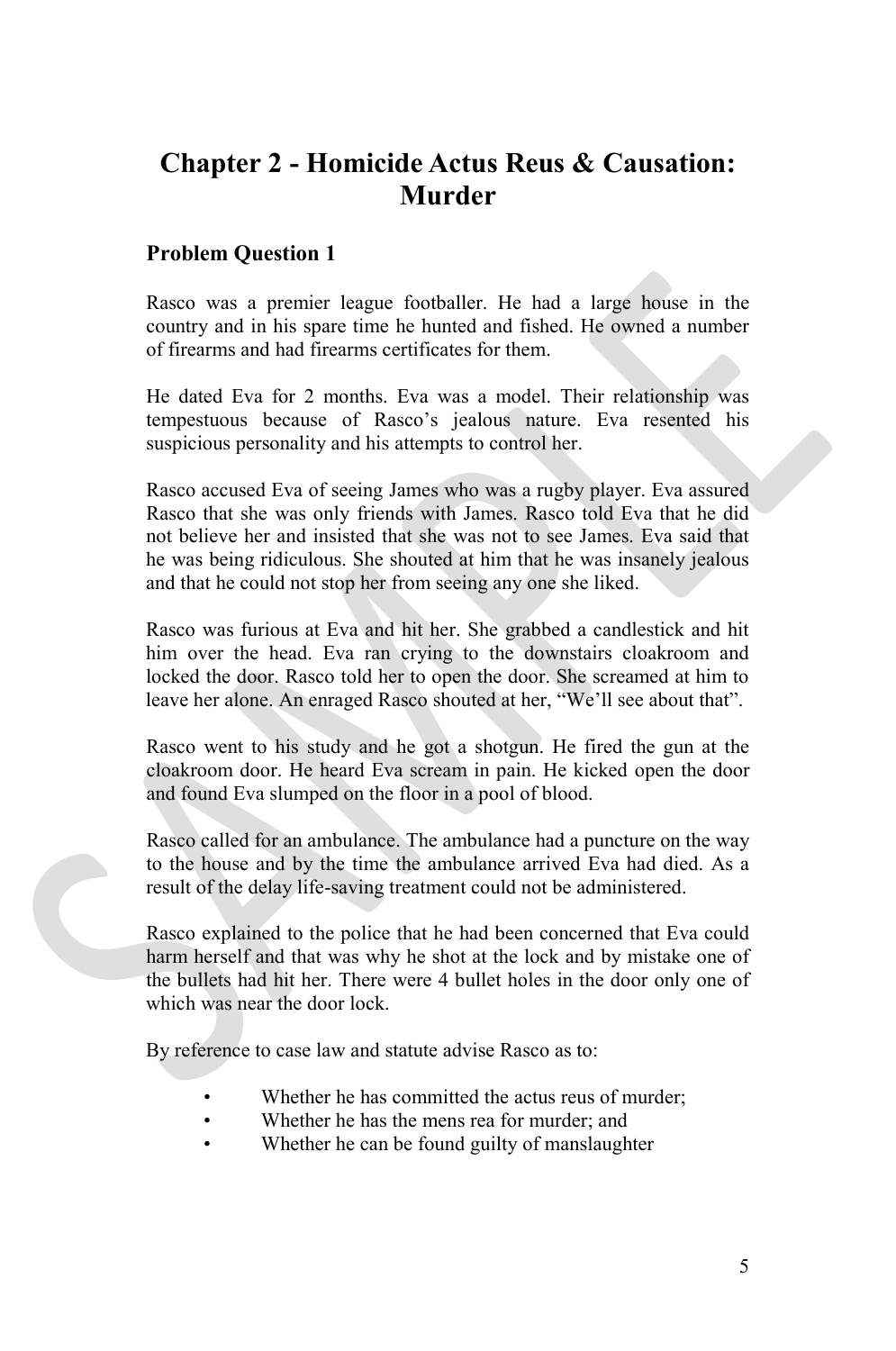#### **Answer**

### **Introduction**

This answer will discuss the above scenario in relation to criminal law.

- 1. First whether Rasco has committed the actus reus of murder;
- 2. Second whether Rasco has committed the mens rea for murder; and
- 3. Third whether he can be found guilty of manslaughter;

### **Rasco and the actus reus of murder**

The *actus reus* for murder is the unlawful killing of a reasonable person who is in being under the Kings peace: Coke (3 Inst 47). Issues that may arise for discussion in relation to the *actus reus* of Rasco include whether the act of firing the gun actually caused the death, and whether the victim is "a reasonable person in being" according to the law.

### Causation

The killing must have caused the death of the person. Rasco called for an ambulance. The ambulance had a puncture on the way to the house and by the time the ambulance arrived Eva had died. As a result of the delay life-saving treatment could not be administered. It must be proved that the acts or omissions of the accused caused the relevant consequence. The issue of causation is a question for the jury. There are two aspects to causation, both of which must be proved by the prosecution. First, the jury must be satisfied that the acts or omissions of the accused were *in fact* the cause of the relevant consequence. Secondly, it must be established that the acts of Rasco were a *legal cause* of that consequence. In deciding the issue of causation, the jury must apply the following legal principles.

### Factual Causation

Factually, it must be proved that 'but for' the acts (or omissions) of Rasco, the relevant consequence would not have occurred in the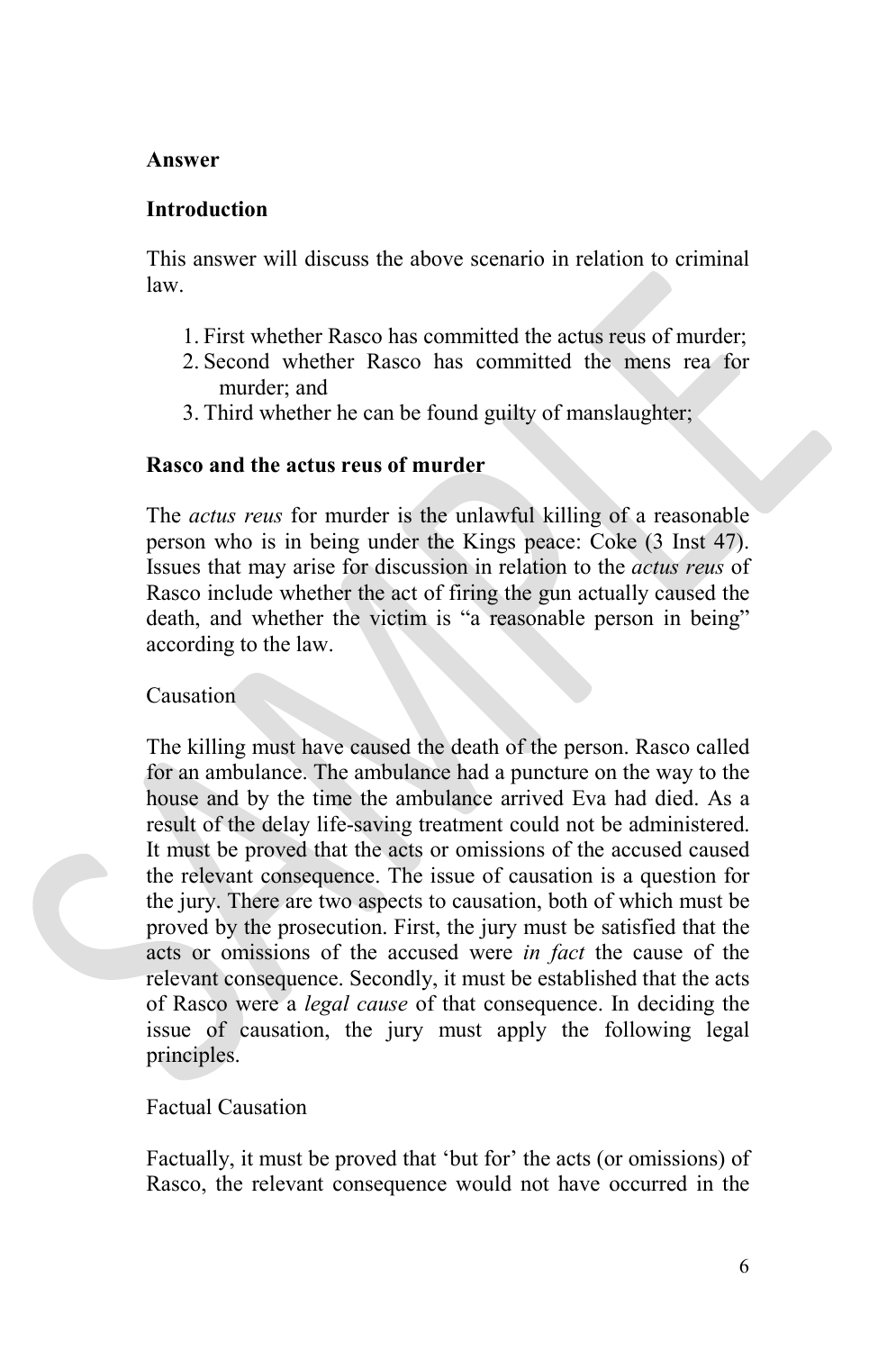way that it did. In other words, if you eliminate the act of the defendant would the victim have died anyway? It appears that the firing of the gun was the cause of the death but we are also told had the ambulance arrived on time life-saving treatment could have been administered.

Legal Causation

How do the courts decide whether the conduct was a cause in law? By determining whether the defendants act is the 'operating and substantial' cause of the result. This means that when the defendant factually caused the result his act must have a substantial cause of the result. In *R v Cato* [1976] 1WLR 110 it was held that substantial does not mean "really serious". It means that is not a "de minimus, trifling one". Later, the courts have held that D's act need not be a substantial cause in *R v Malcherek and Steel* [1981] 1WLR 690. In *R v Pagett* (1983) 76 Cr App R 279, Goff LJ said *"in law the accused's act need not be the sole cause, or even the main cause, of the victim's death, it being enough that his act contributed significantly to that result.'* And in *R v Kimsey* [1996] Crim LR 35 it was held that it is sufficient that the accused's conduct was more than a minimal cause of the consequence (*per* trial judge, approved by Court of Appeal): *"... you do not have to be sure that Kimsey's driving was a substantial cause of death, as long as you are sure that it was a cause and that there was something more than a slight or trifling link."*

In determining whether the accused is the operative cause of the result, there will be occasions where a subsequent event or act of either the victim or a third party (referred to as a *novus actus interveniens*) will render the defendants part in the consequence very small. It is then said that the chain of causation has been broken, and the defendant is not legally liable.

The Ambulances Medical Negligence

The courts are reluctant to allow medical malpractice to break the chain of causation, this was held in *R v Smith* (1959) 2 QB 35. Smith stabbed the victim during a fight at their barracks and pierced his lung. Another soldier tried to carry him to the medical station but dropped him twice on the way. On his arrival it was not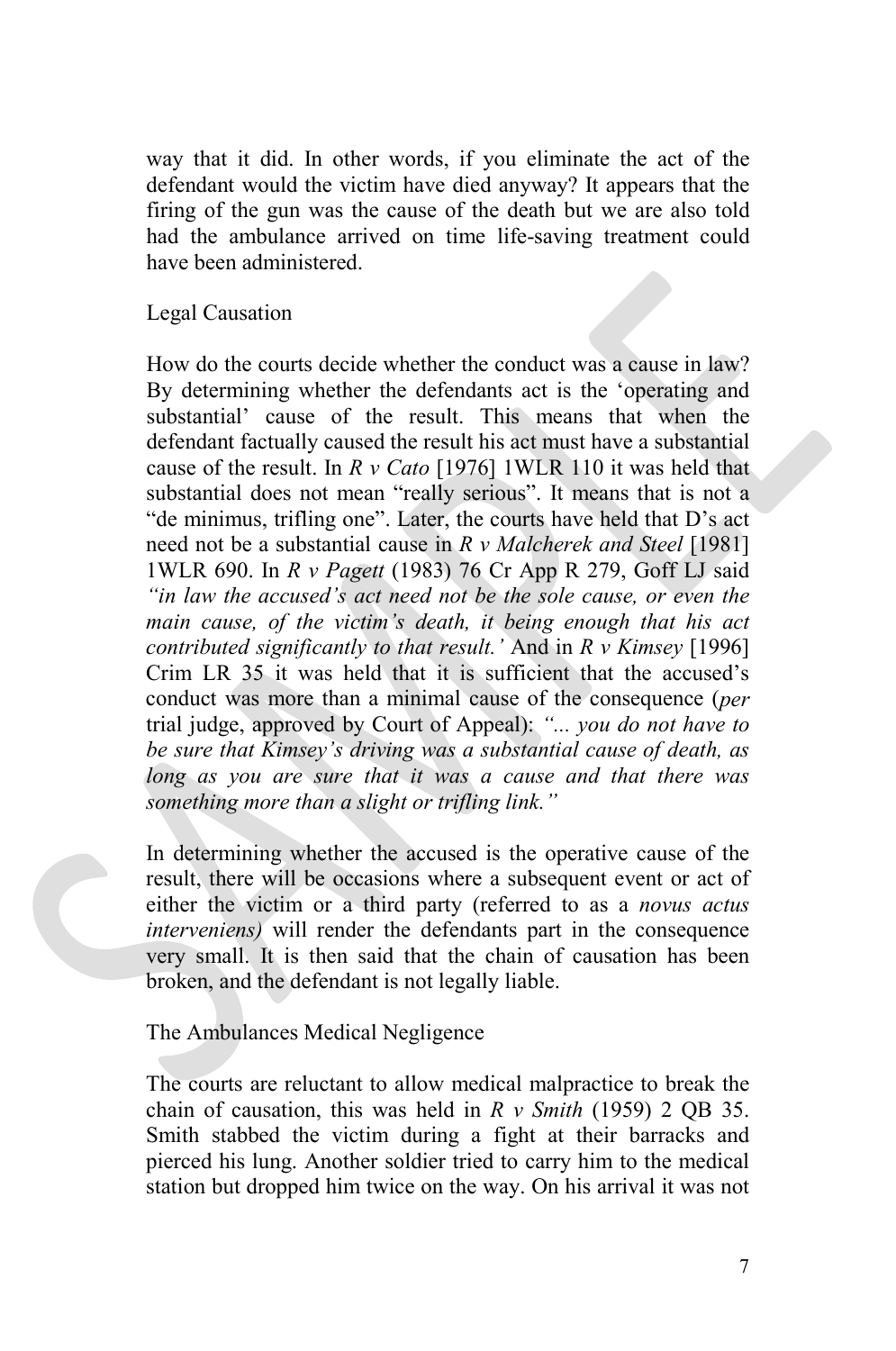realised how seriously ill the victim was and he received treatment which was not only inappropriate but positively harmful and he died a couple of hours later. Smith was convicted of murder. Also in R v Cheshire [1991] 3All ER 670 the victim's original wounds had healed, but the Court of Appeal held that bad medical treatment did not break the chain of causation. Therefore using the above two authorities we can argue that the ambulances' negligence will not break the chain of causation in these circumstances.

#### **Rasco and his** *mens rea* **for murder**

The *mens rea* requires intention either to kill or to cause grievous bodily harm which was held in *R v Vickers* [1957] 2 QB 664. Where the defendant's purpose or objective in acting is the death or GBH of the victim, then the necessary direct intent will be found. However here Rasco's purpose in acting is to achieve something other than death or GBH, then a *Woollin* direction (on oblique intent) can be given to the jury, from which they may find the necessary intent:

*"Where the charge is murder and in the rare cases where the simple direction is not enough, the jury should be directed that they are not entitled to find the necessary intention unless they feel sure that the death or serious bodily harm was a virtual certainty (barring some unforeseen event) as a result of the defendant's action and that the defendant appreciated that such was the case. The decision is one for the jury to be reached upon consideration of all the evidence."* Per Lord Steyn.

If the jury confirm that Rasco's actions to bring about harm to Eva were a virtual certainty then the necessary *mens rea* is present. Moreover, there were 4 bullet holes in the door only one of which was near the door lock. This is evidence on which the jury is likely to conclude 4 shots in the door was excessive with only one located near the door lock which was fired at almost point blank range. This will be a virtual certainty of serious harm.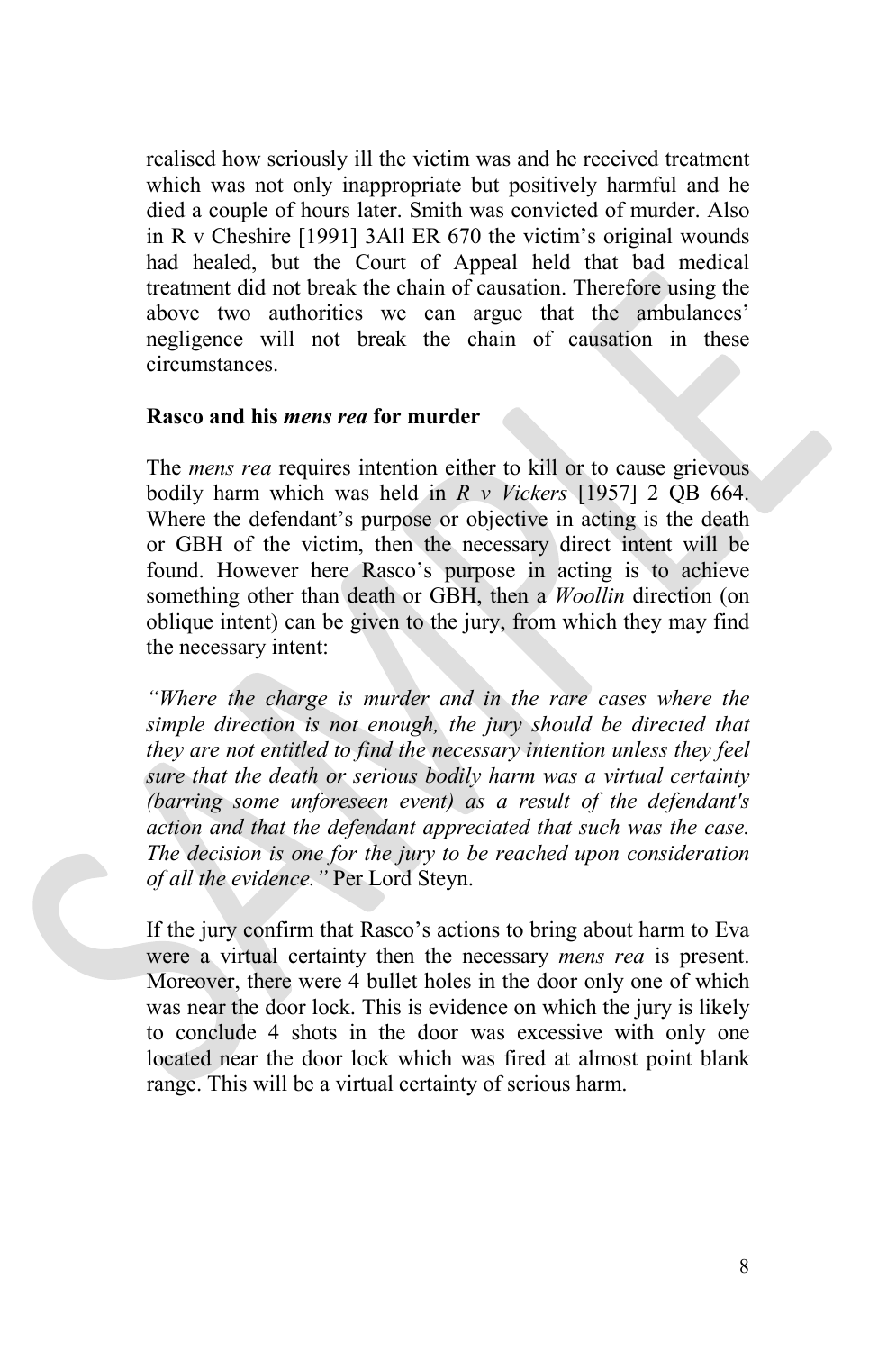#### **Rasco found guilty of manslaughter**

The defence of provocation which has now been replaced by loss of self-control is a partial defence to murder that brings it down to manslaughter. Rasco may want to raise this for a number of reasons. First because he believes Eva is seeing James who was a rugby player. Second she hit him over the head with a candle stick. The new defence is contained within s54 Coroners and Justice Act 2009 and appears to retain the basic structure of the old law of provocation. Rasco must have lost self-control as a result of something (a "qualifying trigger") and the jury must conclude that the reasonable person, or the age and sex of the defendant, might have reacted in the same way.

However, this defence cannot be used if it stems from an act of revenge: s54(4). This was already the position within the previous law on provocation and is illustrated by the Court of Appeal in the case of *R v Ibrams and Gregory* (1982) 74 Cr App R 154 where seven days lapsed between the last act of bullying during which there was clear evidence of planning. Further narrowing of the defence, in comparison with provocation, is indicated by s55(6). It is no longer possible to raise this defence if the defendant is the initial antagonist,  $s55(6)(a)$  & (b). This effectively overrules the case of *R v Johnson* [1989] 1 WLR 740. In that case the defendant had been drinking at a nightclub when he made threats of violence to the victim; a struggle ensued during which time the defendant stabbed the victim. At that time the Court of Appeal held that the defence of provocation should have been left to the jury despite the fact that the defendant had started the fight. Also gone are the days when defendants could rely on adulterous affairs as being the reason why they lost their self control following the enactment of s55(6)(c). This overrules *R v Davies* [1975] QB 691. Therefore, for all of these reasons the defence of loss of control will be of no use to Rasco.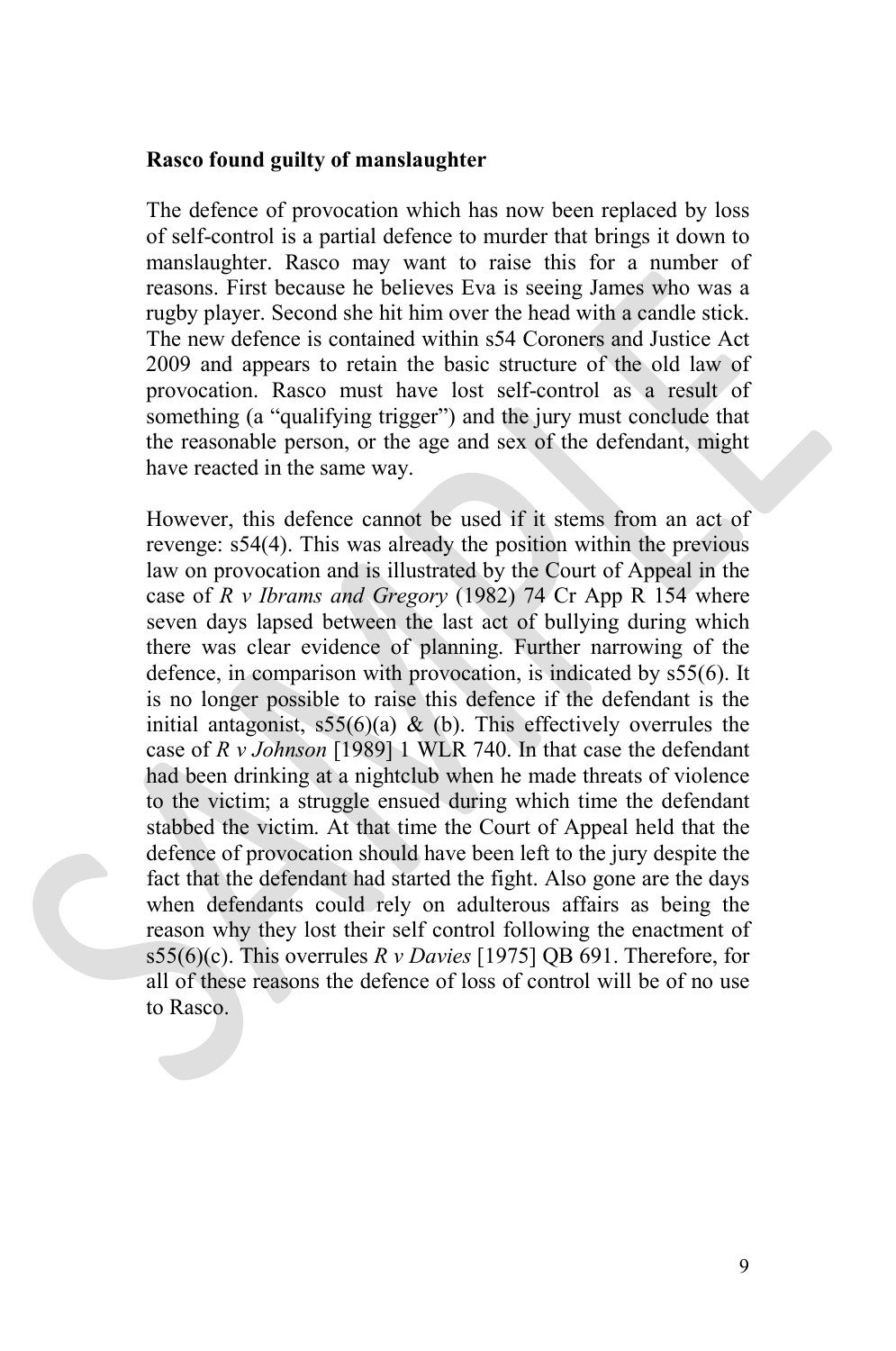### **Problem Question 2**

Angie lives next door to Bill, a single parent. As a child Angie was sexually abused by her father, and still suffers from bouts of severe depression that medical experts attributed to her childhood experiences. Angie also has a prolonged history of drug abuse to which doctors have attributed her occasional mental instability and violent outbursts. She is well known amongst her neighbours for having a bad temper and picking arguments for no reason. She has previous convictions for animal cruelty – she put her cat in the microwave to dry it off after it fell into the bath.

Two years ago Bill's daughter Tracey then aged seven, complained to Angie that Bill had been interfering with her. Further questioning revealed that Bill had indecently assaulted Tracey. Angie did not report this incident but asked Tracey to tell her if anything like it happened again. On a number of occasions over the following two years Tracey indicated to Angie that her father had been "touching her up". Although Angie became progressively more concerned and angry, she took no action. One night, however, Tracey came to Angie in great distress, indicating that Bill had tried to have sexual intercourse with her. Angie took a cordless drill from her garage, and knocked on Bill's front door. When Bill opened the door Angie calmly stated "Do you know what I would like to do to you?" Bill turned and ran up the stairs of his house intending to escape by locking himself in the bathroom. Angie chased after him, pressing the operating switch of the drill, and plunged the drill bit into Bill's thigh causing extensive bleeding.

Angie realised Bill was seriously injured but left the scene without summoning help, shouting 'Hope you die you pervert!' Moments later Tracey found her father bleeding profusely and raised the alarm. Bill was rushed to hospital where he was placed on a life support machine. Due to a problem with the hospital's generator, the supply of electricity to Bill's machine was interrupted. Bill died before power could be restored.

Angie has been charged with the murder of Bill and intends to plead not guilty.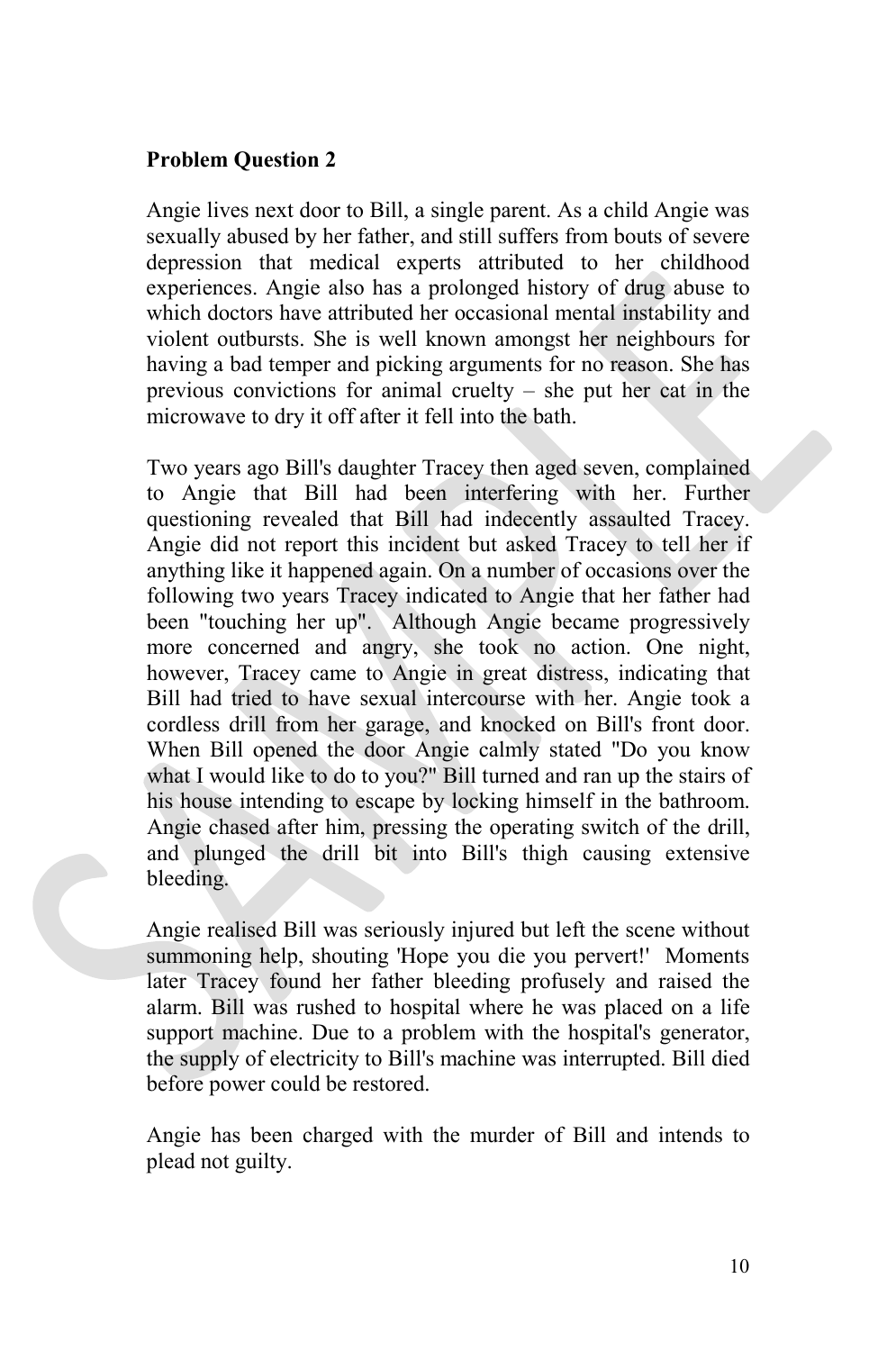### **Answer**

### **Introduction**

This answer will discuss the above scenario in relation to criminal law.

- 1. First Angie's liability for murder
- 2. Second possible defence of diminished responsibility

### **Angie's liability for murder**

Angie stabbed Bill with a drill. Bill dies later. The *actus reus* for murder is the unlawful killing of a reasonable person who is in being under the Kings peace: Coke (3 Inst 47)**.** This requires that the defendant caused the death of the victim. This has been satisfied here.

The *mens rea* requires intention either to kill or to cause grievous bodily harm. Since the Homicide Act 1957, it is accepted that the *mens rea* for murder, 'malice aforethought', means:

1. an intention to kill (express malice) OR

2. an intention to cause GBH (implied malice).

GBH has the meaning of really serious harm as defined in *DPP v Smith* [1960] 3 All ER 161 and *Saunders* [1985] Crim LR 230. The *mens rea* for murder was confirmed by the Court of Appeal in *R v Vickers* [1957] 2 QB 664. If the jury confirms that Angie's actions were to bring about death or serious harm to Bill then the necessary *mens rea* is present. Issues that may arise for discussion in relation to the *actus reus* of Angie include whether the act of stabbing with the drill actually caused the death, and whether the victim is "a reasonable person in being" according to the law.

### **Causation**

Bill was rushed to hospital where he was placed on a life support machine. Due to a problem with the hospital's generator, the supply of electricity to Bill's machine was interrupted. Bill died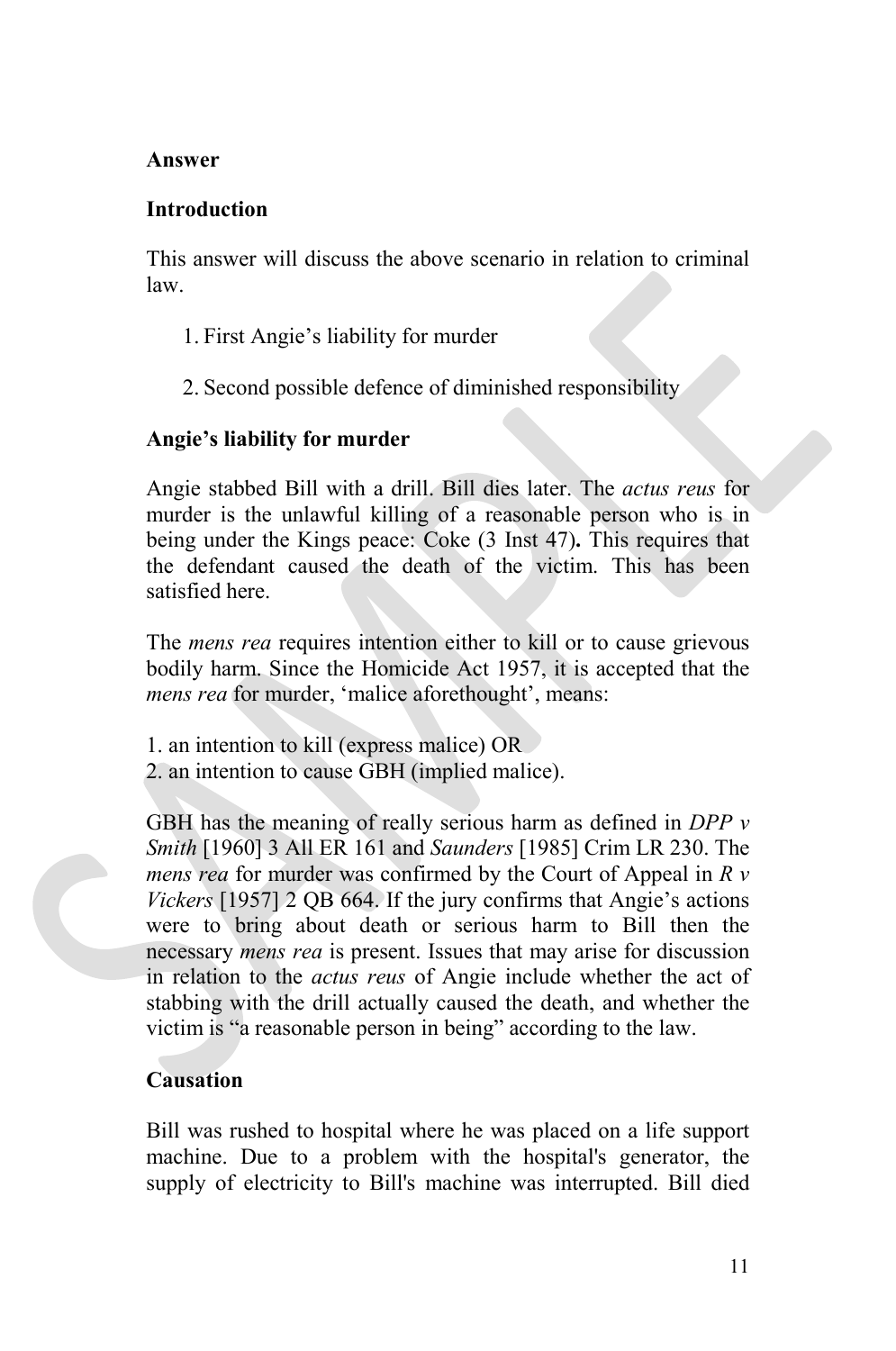before power could be restored. The courts are reluctant to allow medical malpractice to break the chain of causation, this was held in R *v Smith* (1959) 2 QB 35. Smith stabbed the victim during a fight at their barracks and pierced his lung. Another soldier tried to carry him to the medical station but dropped him twice on the way. On his arrival it was not realised how seriously ill the victim was and he received treatment which was not only inappropriate but positively harmful and he died a couple of hours later. Smith was convicted of murder. Also in R v Cheshire [1991] 3All ER 670 the victim's original wounds had healed, but the Court of Appeal held that bad medical treatment did not break the chain of causation. Therefore using the above two authorities we can argue that the hospitals negligence will not break the chain of causation in these circumstances.

### **Diminished responsibility**

As a child Angie was sexually abused by her father, and still suffers from bouts of severe depression that medical experts attributed to her childhood experiences. Angie also has a prolonged history of drug abuse to which doctors have attributed her occasional mental instability and violent outbursts. The defence of diminished responsibility is a special defence to murder and is only a partial defence, which reduces the conviction to manslaughter.

Section 52 Coroners and Justice Act 2009 provides the definition of diminished responsibility. The general principle is the defendant's abnormality of mental functioning must arise from a specific medical condition, an effective if not stated requirement of the current law. The provision also makes clear that the abnormality must be a contributory factor to the loss of control etc. but need not be the only cause. The courts when determining abnormality of mental functioning must arise from a specific medical condition have held post-natal depression and premenstrual syndrome (*R v Reynolds* [1988] Crim LR 679); acute depression and battered woman syndrome/post-traumatic stress disorder (R v Ahluwalia and *R v Thornton*) to come within this section. On the other side of the coin, the courts were quite clear what does not come within these two sections. In *Fenton* (1975) 61 Cr App R 261, it was held that hate, jealousy or bad temper would not come within s 52. Angie suffers from bouts of severe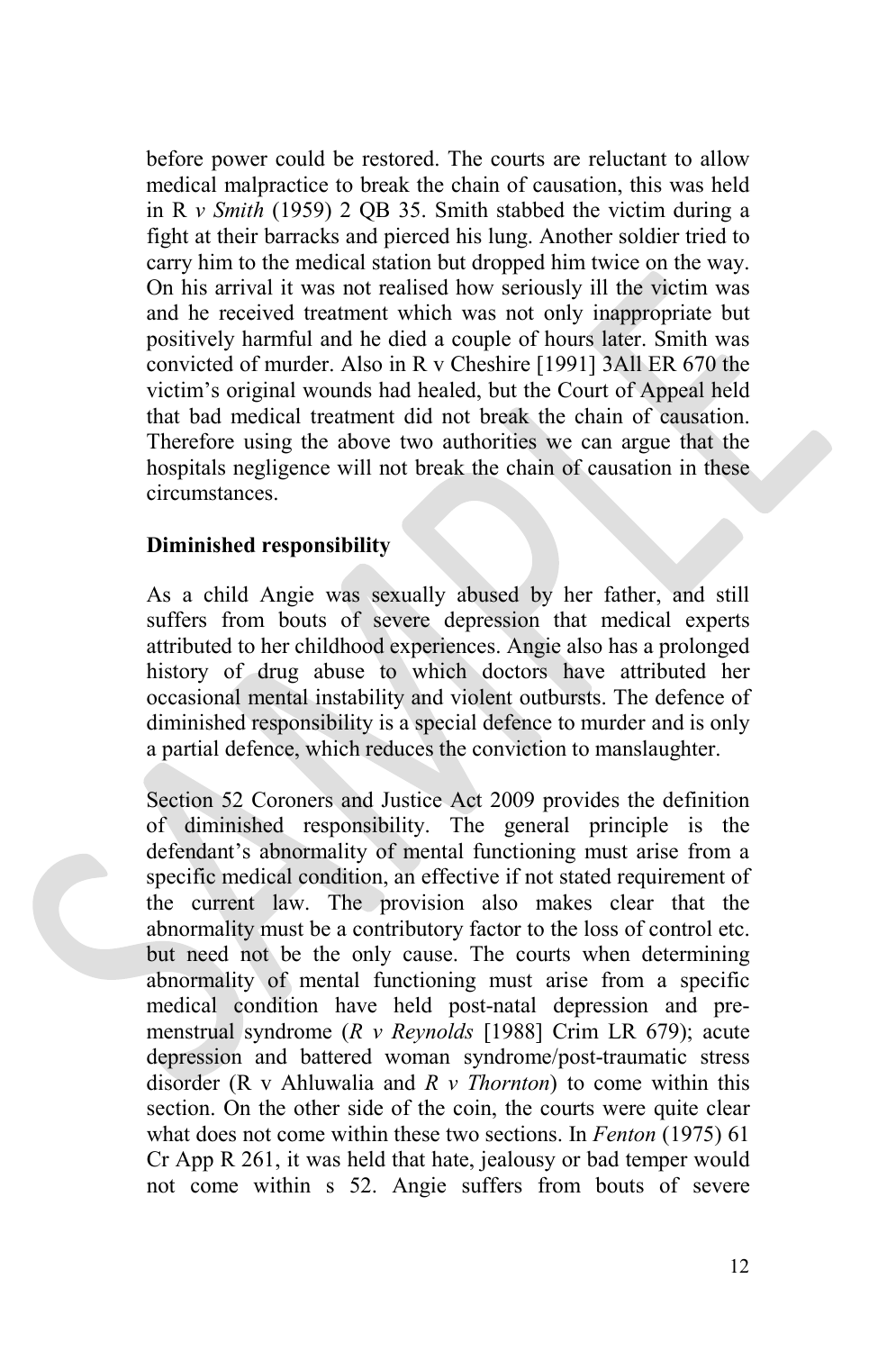depression that medical experts attributed to her childhood experiences this gives Angie an abnormality of mental functioning arising from a specific medical condition.

The abnormality of mental functioning must have substantially impaired the Angela's ability to do certain things stated within  $s52(1)$ . The factors contained within  $s52(1)$  essentially codify those stated within the case of Byrne. Following *R v Simcox* [1964] Crim LR 402 and *R v Lloyd* [1967] 1 QB 175 the court affirmed that the impairment must be more than trivial or minimal. Angie should be advised this question is one of fact and is for the jury to decide. The above definitions tend to allow the jury a wide discretion and much will depend on the extent to which the jury feel the Angie is morally culpable. The defence if successfully argued will reduce the Angie's conviction of murder to manslaughter.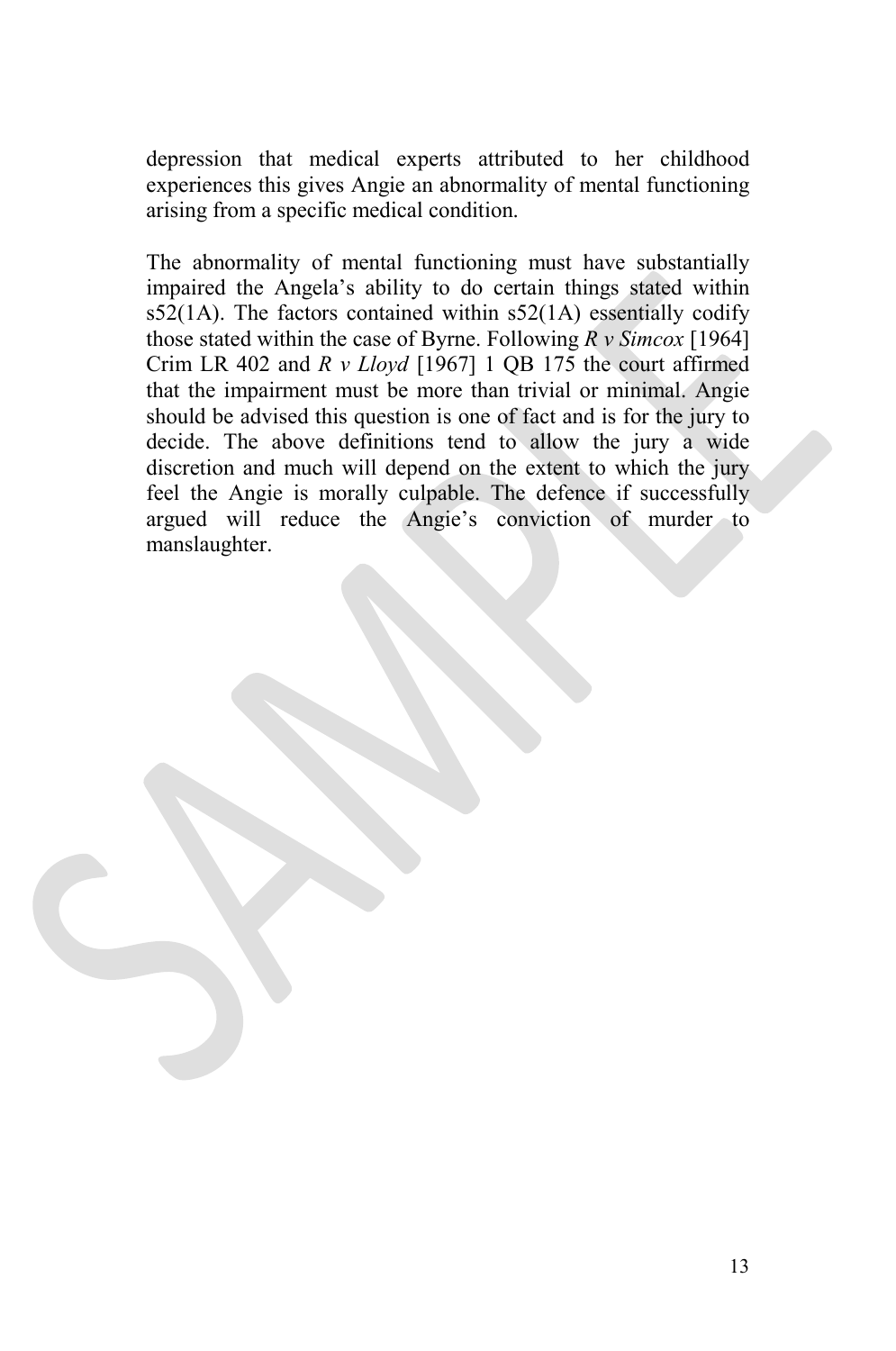### **Chapter 3 - Mens Rea**

### **Problem Question**

Matt, Pete, Luke and John are members of the Hell's Angels, a motorcycle club.

The Bulldogs, a rival motorcycle club, held a meeting called the Bulldog Bash in a place that the Hell's Angels considered to be their patch. The Bulldogs and the Hell's Angels have a long history of rivalry and a member of the Bulldogs was recently murdered by a Hell's Angel.

Mark, a member of the Bulldogs, attended the Bulldog Bash and left to go home. He drove on his motorcycle on the inside lane of the motorway. Matt, Pete, Luke and John were in a car behind.

Pete drove the car on the outside lane and they all jeered at Mark. As the car pulled alongside the motorcycle Luke fired a shot from his gun. Mark was hit just below his helmet and his motorcycle spun out of control for 50 yards before it came to a halt. He died instantly.

The police interviewed Matt, Pete, Luke and John.

Luke refused to answer any questions put to him by the police.

Pete said he knew that Luke had a gun but he thought that Luke was such a bad shot he did not think that Luke would be able to hit Mark.

Matt said that he did know that Luke had a gun on him but that he thought that Luke had a knife. He said that he did not think that Luke intended to kill Mark.

John informed the police that he did not know that Luke had any weapon on him and that they were only going to scare Mark.

Advise the Crown Prosecution Service as to the criminal liability of the following for the death of Mark:

- Luke
- Pete
- Matt; and
- John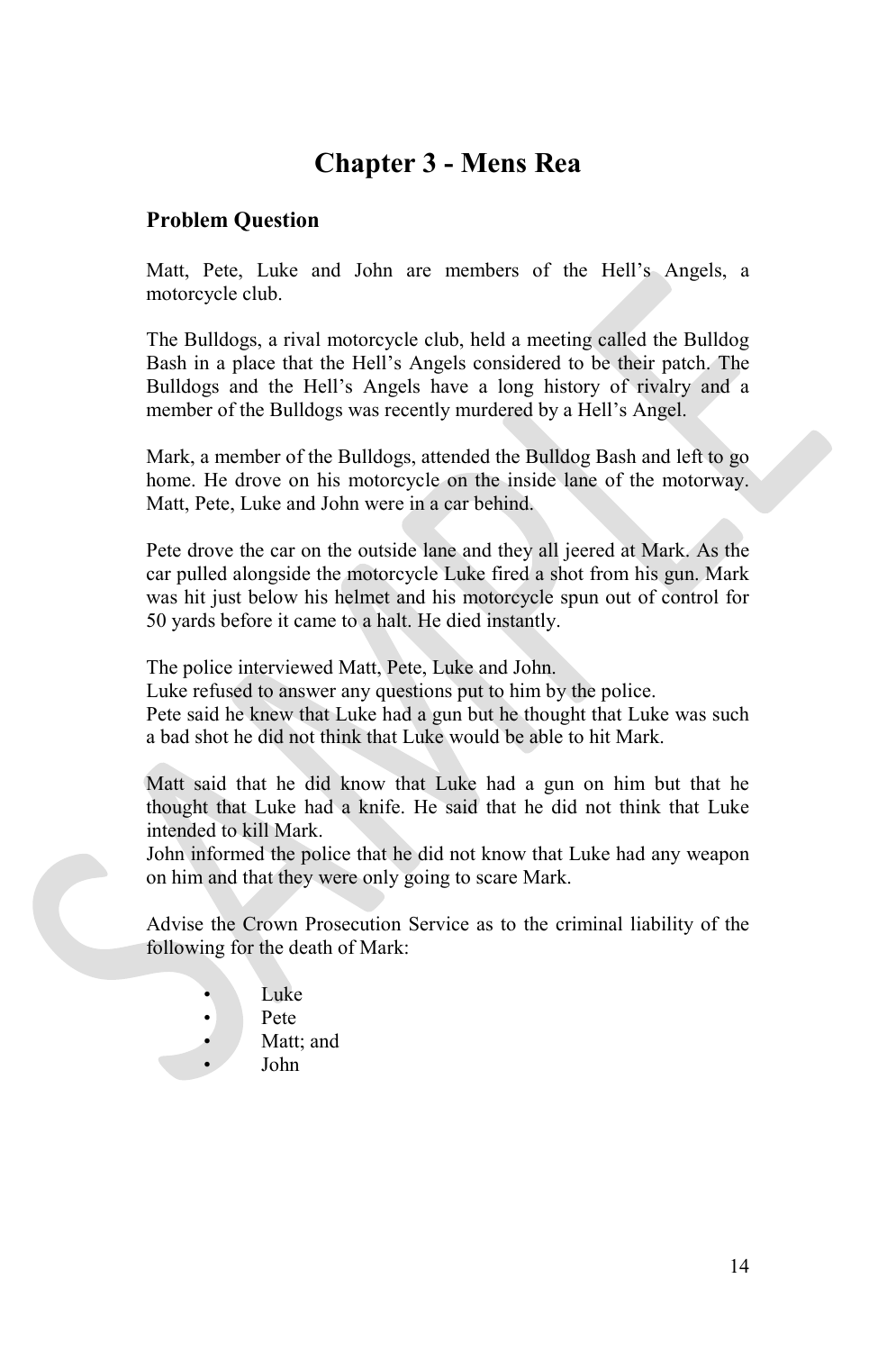### **Answer**

### **Introduction**

This answer will discuss the above scenario in relation to criminal law.

- 1. First Luke's criminal liability;
- 2. Second Pete's criminal liability;
- 3. Third Matt's criminal liability; and
- 4. Fourth John's criminal liability.

### **Luke**

The *actus reus* for murder is the unlawful killing of a reasonable person who is in being under the Kings peace: Coke (3 Inst 47)**.** This requires that the defendant caused the death of the victim. This has been satisfied here. The *mens rea* requires intention either to kill or to cause grievous bodily harm. Since the Homicide Act 1957, it is accepted that the *mens rea* for murder, 'malice aforethought', means:

- 1. an intention to kill (express malice) OR
- 2. an intention to cause GBH (implied malice).

GBH has the meaning of really serious harm as defined in *DPP v Smith* [1960] 3 All ER 161 and *Saunders* [1985] Crim LR 230. The *mens rea* for murder was confirmed by the Court of Appeal in *R v Vickers* [1957] 2 QB 664. If the jury confirms that Luke's actions to bring about death or serious harm to Mark then the necessary *mens rea* is present. It appears therefore that Luke will be guilty of Marks's murder.

### **Pete**

Pete said he knew that Luke had a gun but he thought that Luke was such a bad shot he did not think that Luke would be able to hit Mark. It can be argued that because Pete knew that Luke had a gun this makes it a joint enterprise i.e. where two or more people are committing a crime together. The issue of accessorial liability arises when one of the parties goes on to commit a different crime.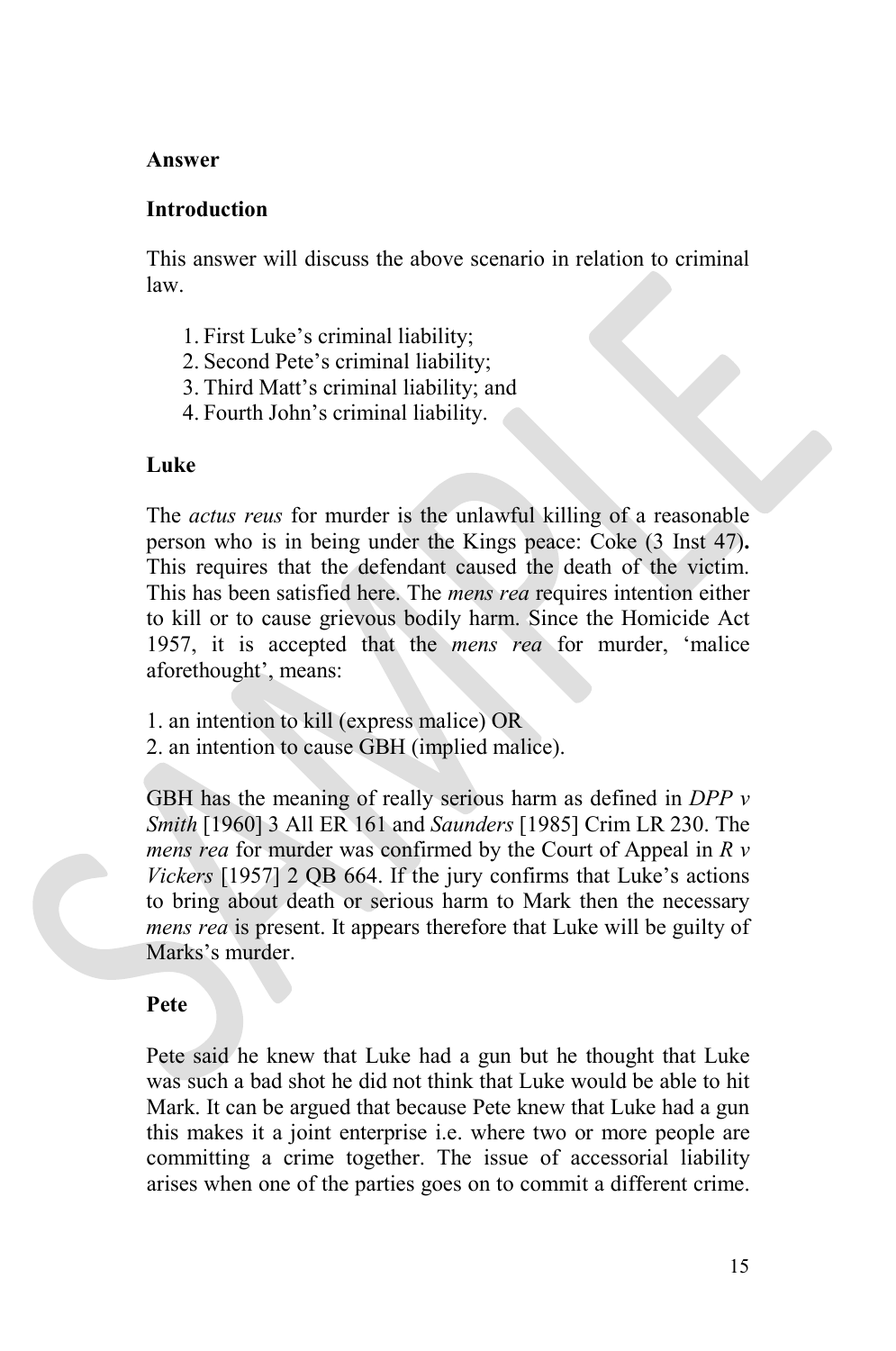In a joint enterprise case at the time of the accessorial offence, the accomplice was committing another offence with the principal. By contrast, in a simple case of aiding, abetting etc, the accomplice is not committing an offence as a principal. The Courts have given a *mens rea* requirement for joint enterprises which is different from other cases of aiding, abetting, counselling and procuring.

In relation to the *mens rea* for liability it appears that Pete knew the objective was to harm or scare the victim. The question that arises here is the intention for unforeseen consequences arising from the agreed acts. Where 2 people embark on a joint unlawful enterprise each is equally liable for the unforeseen consequences of such acts of the other as are done in pursuance of the agreement. In *Baldessare* [1930] 22 Cr App Rep 70 D1 and D2 took a car and the court decided there was an agreement to drive it recklessly. Someone was killed by the car and they were both held liable for manslaughter, the unforeseen consequence of a common agreement.

### **Matt**

Matt said that he did know that Luke had a gun on him but that he thought that Luke had a knife. He said that he did not think that Luke intended to kill Mark. The only *mens rea* requirement in joint enterprise cases is that the defendant foresaw that the principal might do what he did. It was extended to cases other than murder in *Roberts* [1993] 96 Cr App R 291 where the Court of Appeal said the rule was of general application, whether weapons were carried or not and whether the object of the enterprise was to cause physical injury or to do some other unlawful act, e.g. scare the victim. It was confirmed by the House of Lords in the conjoined appeals of *R v Powell and Daniels, R v English* [1997] 4 ALL 545. In this case English took part in an attack on a police officer in which his co-accused attacked the officer with wooden posts. English knew that this friends may kill or cause the officer serious bodily harm with the posts. Unknown to English, Weddle, one of his co-accused, was carrying a knife, which he used to stab the officer to death. English appealed against his conviction as an accessory to murder on the basis that, although he knew his friend might kill or cause the officer serious harm, he expected this to be done by the use of the wooden posts rather than a knife, which was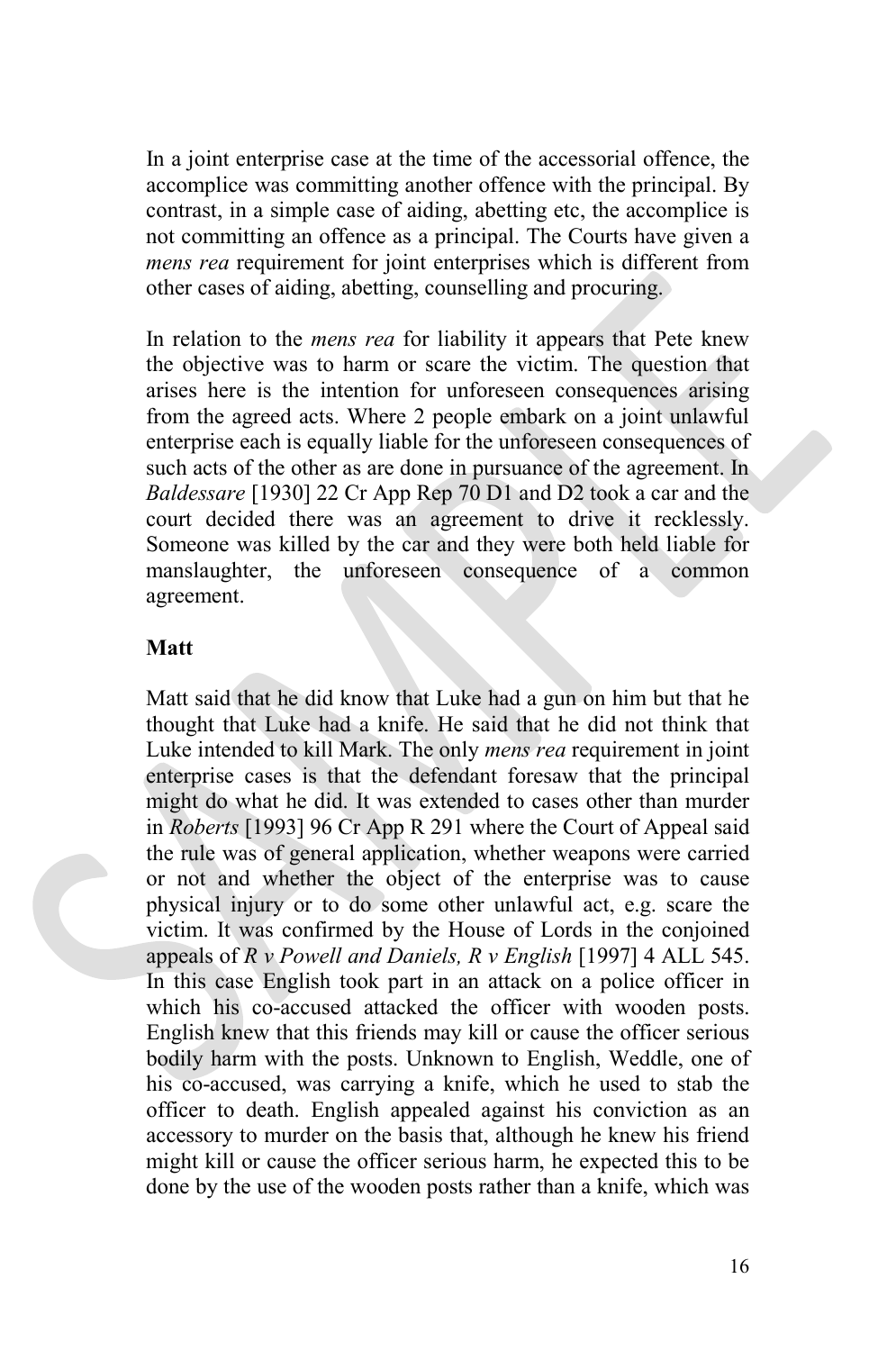an act outside his contemplation. The House of Lords quashed his conviction, holding that an accessory could not be liable for an offence that is foreseen, if that offence is committed in a manner that was unforeseen.

However, the House of Lords said obiter that if the weapon used by the primary party was different, but equally as dangerous as the weapon which the secondary party contemplated he might use, the secondary party should not escape liability for murder because of the difference in the weapon, for example if he foresaw that the primary party might use a gun to kill and the latter used a knife to kill or vice versa. This would mean that it would make no difference that he did not know that Luke had a gun on him but that he thought that Luke had a knife. He would still be guilty of murder in joint enterprise.

Matt said that he did not think that Luke intended to kill Mark. This raises the question of what is the degree of risk which must be foreseen? Lord Hutton in *R v Powell, R v English* said: *"It is sufficient to found a conviction for murder for a secondary party to have realised that in the course of the joint enterprise the primary party might kill with intent to do so or with intent to cause grievous bodily harm."* He later agreed with the Privy Council in *R v Chan Wing-Sui*: "The secondary party is subject to criminal liability... unless the risk was so remote that the jury takes the view that [he] genuinely dismissed it as altogether negligible." Thus it is likely he will be found guilty as an accessory because they went out to scare Mark and it was foreseeable that some serious harm would ensue.

### **John**

The Accessories and Abettors Act 1861 s 8 identifies the ways in which someone can be an accessory to a crime. It provides as follows: *"Whosoever shall aid, abet, counsel or procure the commission of any offence whether the same be an offence at common law or by virtue of any Act passed, shall be liable to be tried, indicted and punished as a principle offender"*. John has aided Luke in the murder of Mark. Aiding requires the accessory to give help, support or assistance to the principal offender in carrying out the principal offence. Examples include supplying materials or tools to commit the offence in *Thambiah v R* [1966]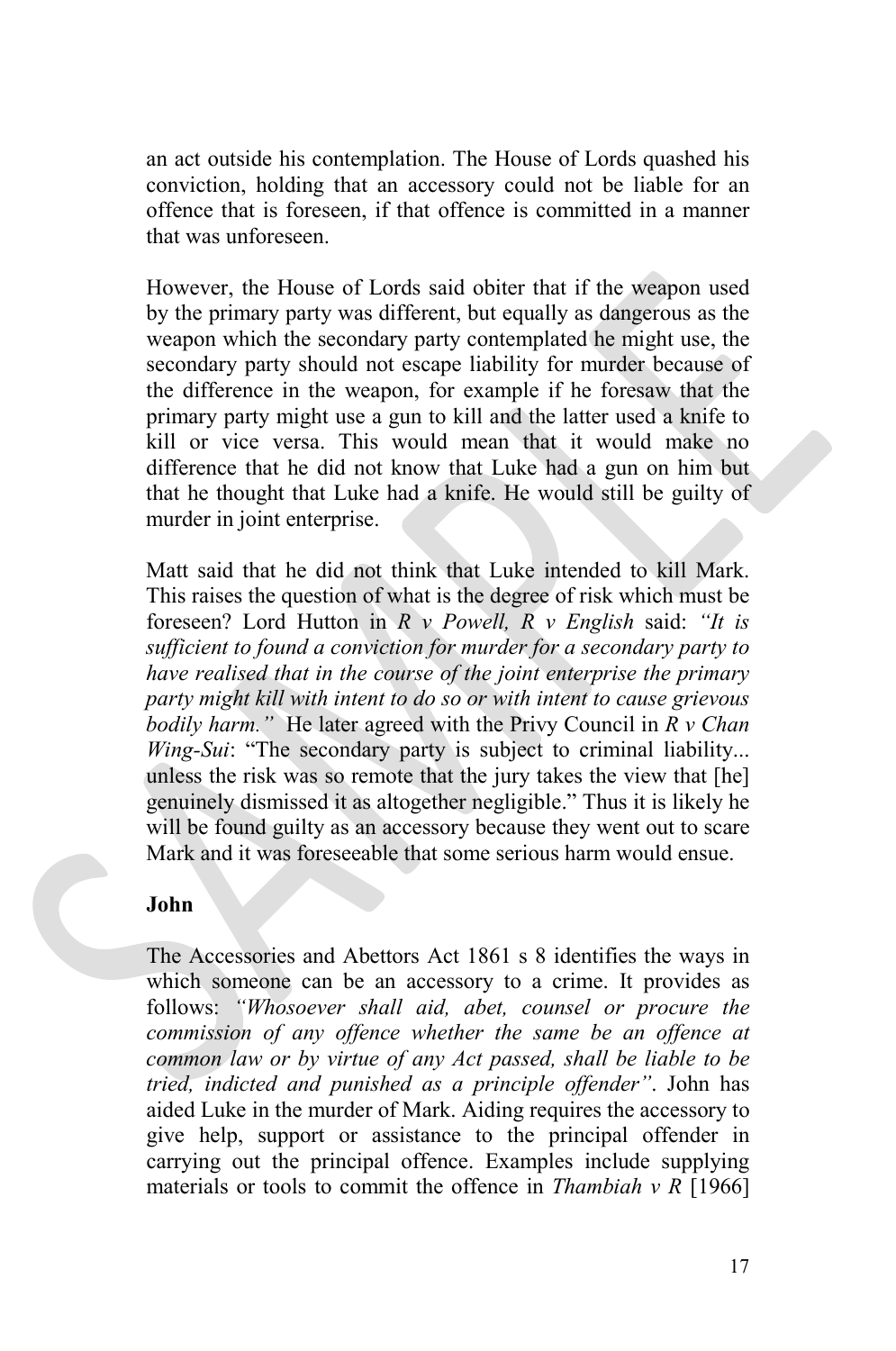AC 37, and holding down a victim in assault *R v Clarkson* [1971] 3 All ER 344. Here, John has participated in scaring Mark, this is evident through his own admission.

For *mens rea* of aiding, abetting, counselling or procuring cases it must be shown the defendant's state of mind about his own act must be considered along with the state of mind about the principal's acts. In relation to the defendant's act, Potter LJ: "It is necessary to show firstly that the act which constitutes the aiding, abetting etc was done intentionally in the sense of deliberately and not accidentally and secondly that the accused knew it to be an act capable of assisting or encouraging the crime." He then went on to say that the defendant must intend to assist, abet etc the principal in what he was doing. Moreover, in relation to the principal's act the defendant must have foreseen that there was 'a real possibility', or 'a real or substantial risk' that the principal might commit the offence. In conclusion it can be said John has aided Luke in the murder of Mark, because he was deliberately involved in scaring Mark. Moreover, there was a substantial risk' that the principal might commit the offence, as they were pursuing the victim in a car and the risk was real.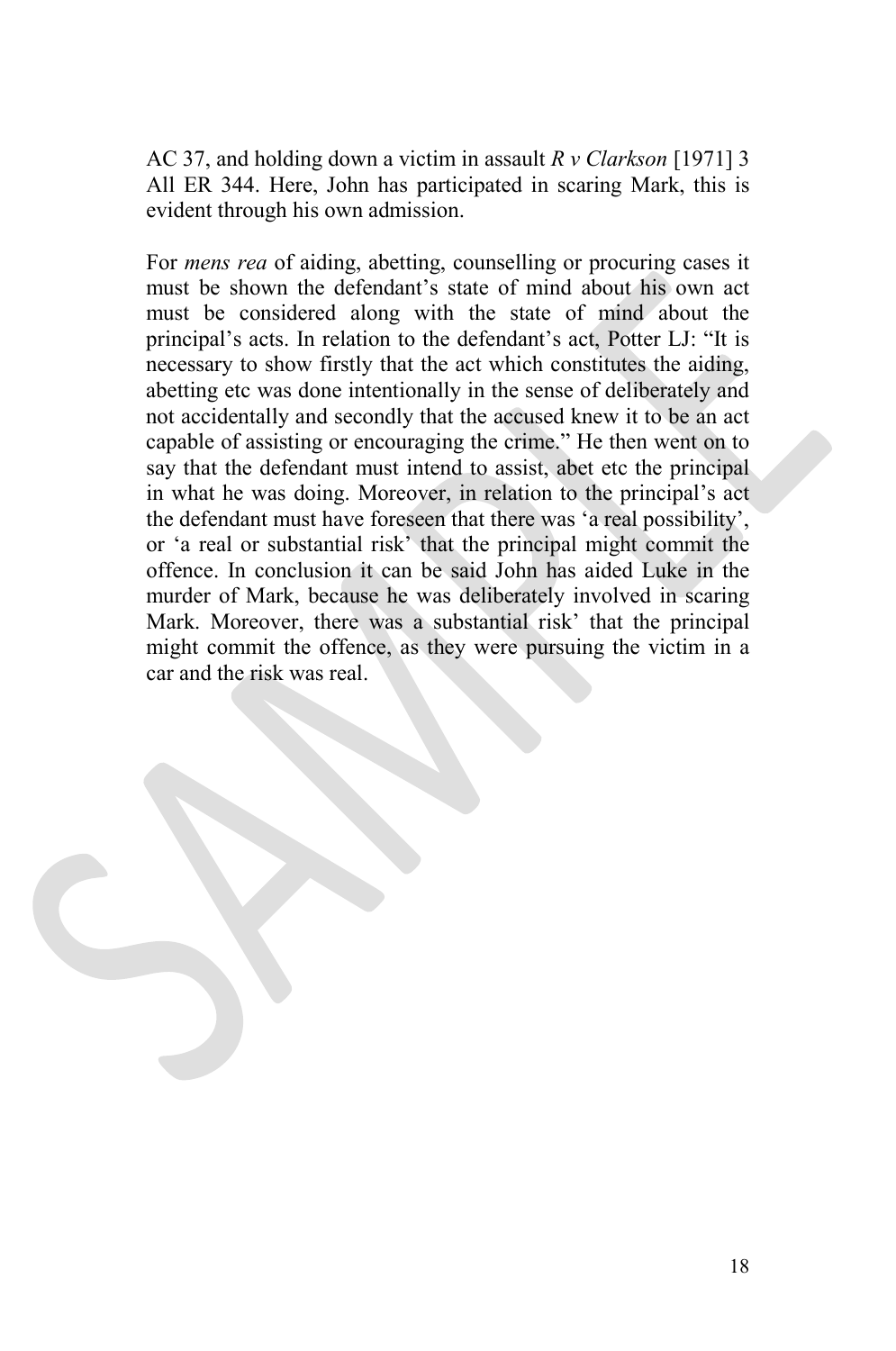### **Essay Question**

'After *Woollin*, the law of intention remains unclear, but it nonetheless works in a satisfactory manner.'

Discuss.

### **Introduction**

This essay will discuss how the case of *R v Woollin[1](#page-18-0)* has left the law quite unclear. Nevertheless, the law still works in a satisfactory manner. This essay will firstly discuss direct intention and differentiate this with the circumstance in which oblique intention arises. This essay will then discuss whether oblique intention is a definition of intention or whether it is merely evidence of intention. This paper will analyse the case of *Woollin*. It will follow by suggesting any possible reforms. Lastly this paper will conclude its findings.

### **Direct intention**

The present case law establishes that a defendant may 'intend' an outcome because it is the purpose of his act. For illustration, if a defendant wants to kill his victim and shoots at him from a considerable distance knowing that he may miss, he still intends this outcome. The death of the victim will be part of the reason for him acting. This is known as direct intention. If the death of the victim is the defendant's purpose, he intends it even if his chances of success are minimal. This is a subjective test.

This state of mind of the defendant is that he has intended to murder his victim. The general rule was highlighted by Lord Bridge in *R v Moloney*, [2](#page-18-1) where he stated it was the jury's job to come to decide if the defendant had the necessary intention. Lord Bridge confirmed the word 'intention' should be given its normal meaning and that judges should stay away from providing a full

 $\frac{1}{1}$  $^{1}$ [1999] A.C. 82

<span id="page-18-1"></span><span id="page-18-0"></span> $^{2}$ [1985] A.C. 905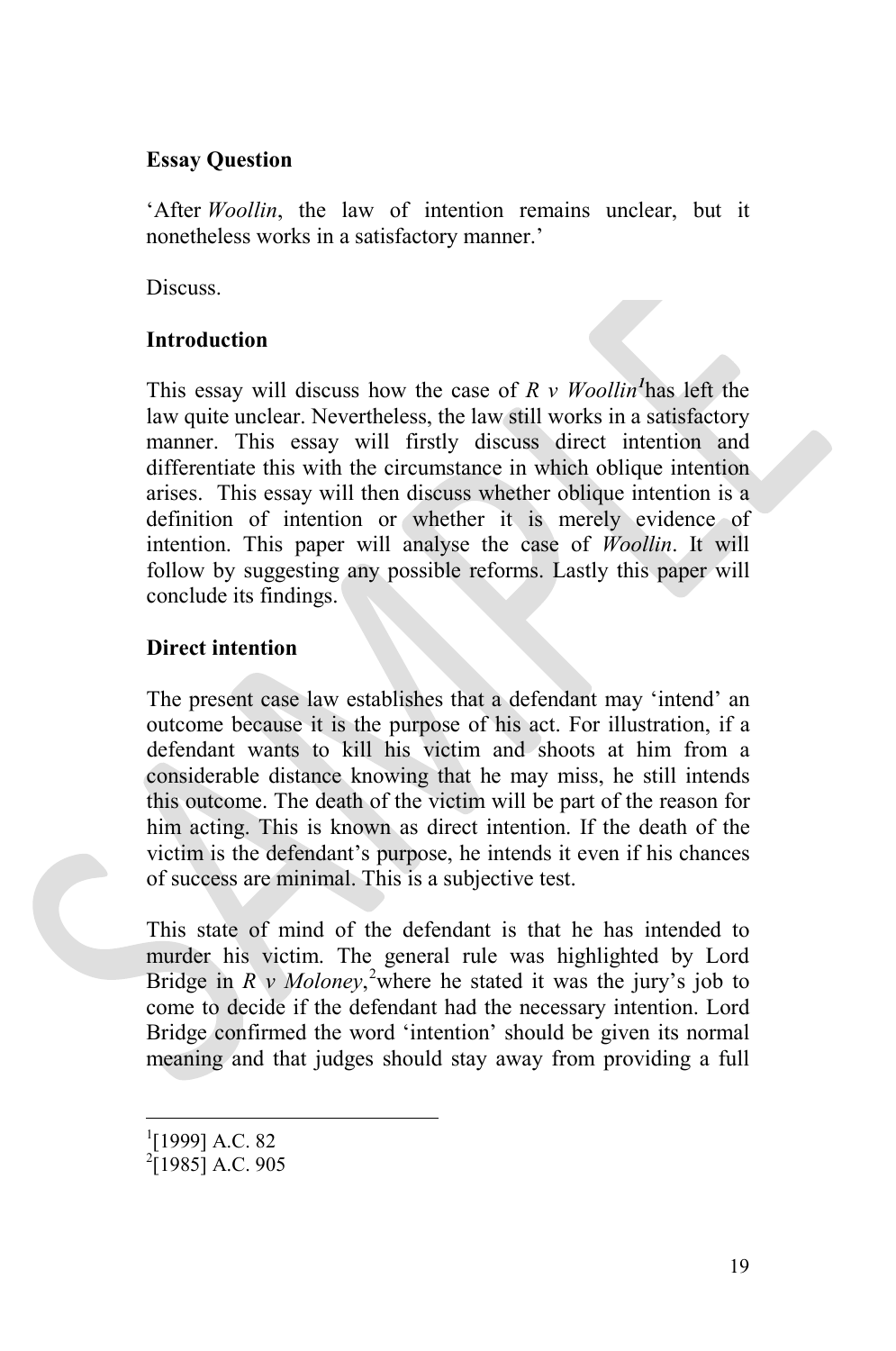working defining of the term, and only explain that it is different to 'desire' and 'motive'.

> *"The golden rule should be that, when directing a jury on the mental element necessary in a crime of specific intent, the judge should avoid any elaboration or paraphrase of what it meant by intent, and leave it to the jury's good sense to decide whether the accused acted with necessary intent, unless the judge is convinced that, on the facts and having regard to the way the case has been presented to the jury in evidence and argument, some further elaboration is strictly necessary to avoid misunderstanding."[3](#page-19-0)*

Thus as a rule in murder trials, the judge should direct the jury to return a guilty verdict if they are satisfied that the defendant intended to kill or cause serious bodily harm. Judges should not give juries any other elaboration as to what intention means.

### **The exceptions**

Rarely cases come up where the judge will have to provide further elaboration as to what intention is. For example, where the jury has asked for further guidance or where the trial judge believes that the facts or the presentation of evidence in court would mean the jury will benefit from further elaboration. Lord Bridge in *Moloney* suggested that such cases are 'rare'.<sup>[4](#page-19-1)</sup>However, Lord Bridge did not make clear what type of cases would fall into this 'rare' class. It has since been suggested that it may sometimes be necessary to give a jury a detailed direction on the meaning of intention in those rare cases where the defendant does a dangerous act which as a result causes the death of the victim, but the principal desire or motive was not to harm the victim.

<sup>&</sup>lt;sup>2</sup><br>3  $^{3}$ [1985] A.C. 905 at page 926

<span id="page-19-1"></span><span id="page-19-0"></span> $^{4}$ [1985] A.C. 905 at page 907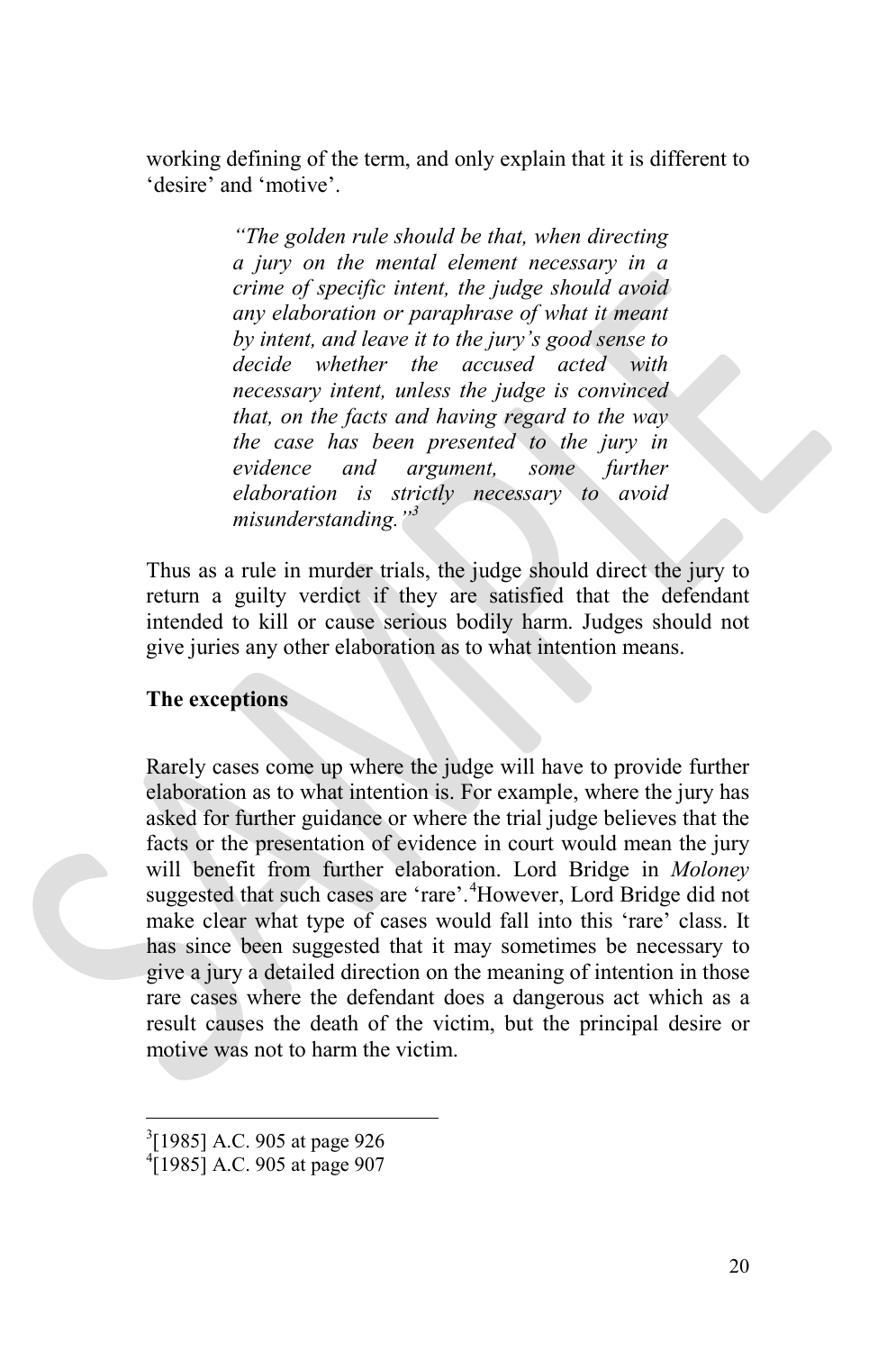#### **Oblique Intention**

Where the defendant's reason for acting is not murder but he causes the death of the victim he can still be found to have the necessary intention if the defendant has oblique intention. For example this can occur if the consequence in not the defendant's operative purpose but rather a by-product that he accepts as inevitable. The consequence of the victim's death here does not have to be 'desired'. The defendant may be remorseful that this accompanying result will occur.

The Courts have come to the view that foresight of a *"high degree of probability* "could amount to intention.[5](#page-20-0) However, in 1985, the House of Lords in *R v Moloney* made it clear that foresight of probability did not amount to intention. Lord Bridge gave the jury this direction:

> *"First, was the death or really serious injury in a murder case (or whatever relevant consequence must be proved to have been intended in any other case) a natural consequence of the defendant's voluntary act? Secondly, did the defendant foresee that consequence as being a natural consequence of his act? The jury should then be told that if they answer yes to both questions it is a proper inference for them to draw that he intended that consequence…"[6](#page-20-1)*

Lord Bridge did not give a complete explanation of what he meant by 'natural consequence' in his guidance to the jury. This resulted in confusion and further appeals in subsequent cases. In *R v* Nedrick<sup>[7](#page-20-2)</sup> the Court of Appeal provided a clearer test:

> *(the jury) are not entitled to infer the necessary intention, unless they feel sure that death or serious*

<sup>-&</sup>lt;br>5  $^{5}$ *Hyam v DPP* [1975] AC 55 at p.68

<span id="page-20-1"></span><span id="page-20-0"></span> $[1985]$  A.C. 905 at p. 929, per Lord Bridge

<span id="page-20-2"></span> $[1986]$  1 W.L.R. 1025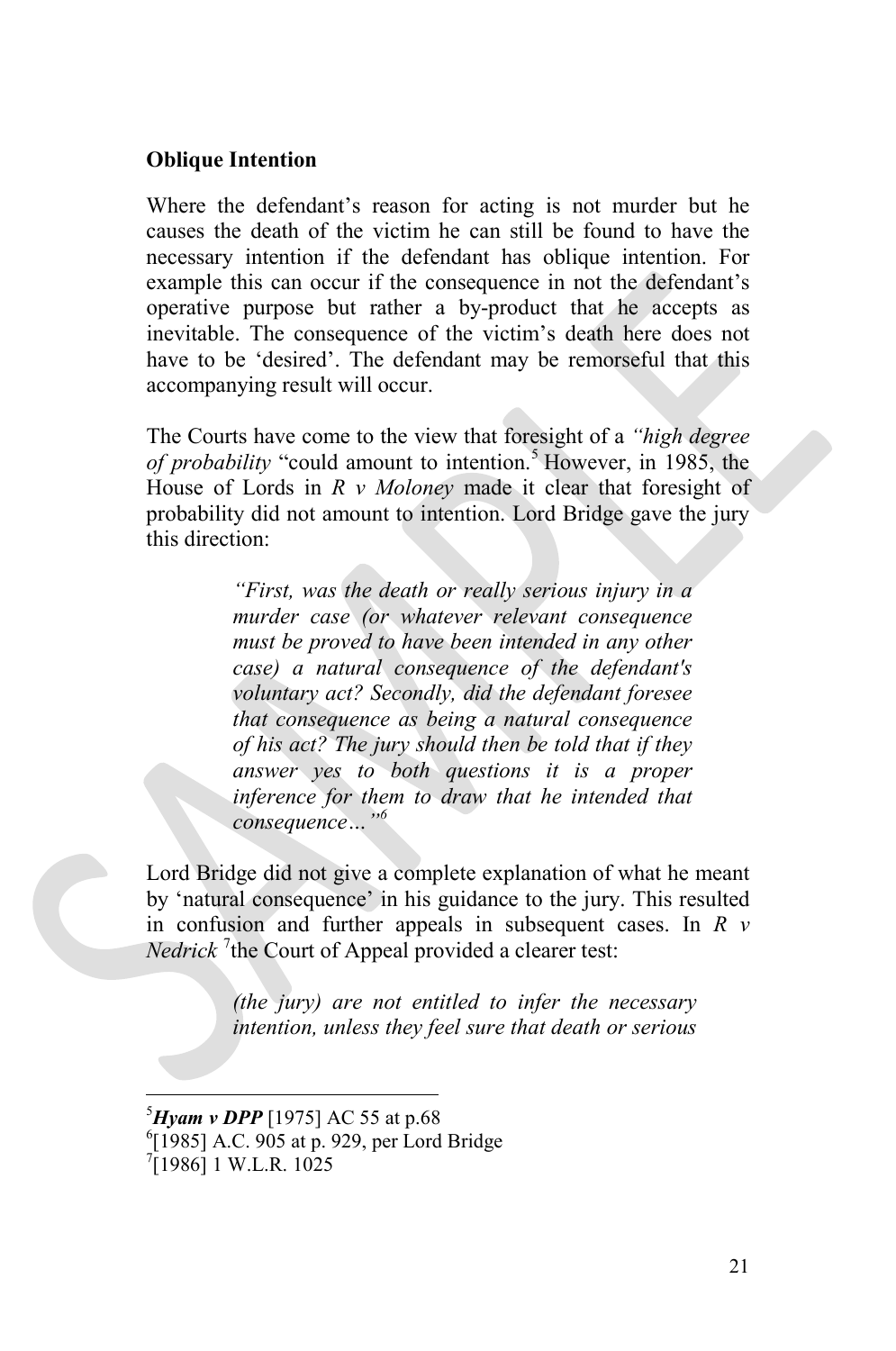*bodily harm was a virtual certainty and that the defendant appreciated that such was the case. [8](#page-21-0)*

This is the test that was adopted by the House of Lords in *R v* Woollin.<sup>[9](#page-21-1)</sup>The court gave the following model direction to be given to the jury:

> *"Where the charge is murder and in the rare cases where the simple direction is not enough, the jury should be directed that they are not entitled to find the necessary intention unless they feel sure that the death or serious bodily harm was a virtual certainty (barring some unforeseen event) as a result of the defendant's action and that the defendant appreciated that such was the case. The decision is one for the jury to be reached upon consideration of all the evidence."[10](#page-21-2)*

#### **Intention or evidence of intention**

What is apparent is the lack of clarity when considering whether oblique intention is a definition of intention or whether it is merely evidence of intention.<sup>[11](#page-21-3)</sup> This confusion arose as a result of the decision in *R v Moloney*, where Lord Bridge stated that such a state of mind could only be evidence of intention.[12](#page-21-4) In *R v Nedrick* the Court of Appeal was bound by the decision in *Moloney* therefore they could only give a direction that would depart from this. The proposition that foresight of virtual certainty could be evidence of intention without also being intention has been much criticised by academics.[13](#page-21-5) Sir John Smith has stated:

 <sup>8</sup> <sup>8</sup>[1986] 1 W.L.R. 1025at 1028,Per Lord Lane CJ<br><sup>9</sup>[1999] A.C. 82

<span id="page-21-0"></span>

<span id="page-21-2"></span><span id="page-21-1"></span><sup>[1999]</sup> A.C. 82 at p.88, Per Lord Steyn<br><sup>11</sup> W. Wilson, Criminal Law: Doctrine and Theory (London: Longman,

<span id="page-21-5"></span><span id="page-21-4"></span>

<span id="page-21-3"></span><sup>1998)</sup> at p. 126-128<br><sup>12</sup> See footnote 5<br><sup>13</sup> W. Wilson, 'Doctrinal Rationality after Woollin', [1999] 62 MLR 448 at 448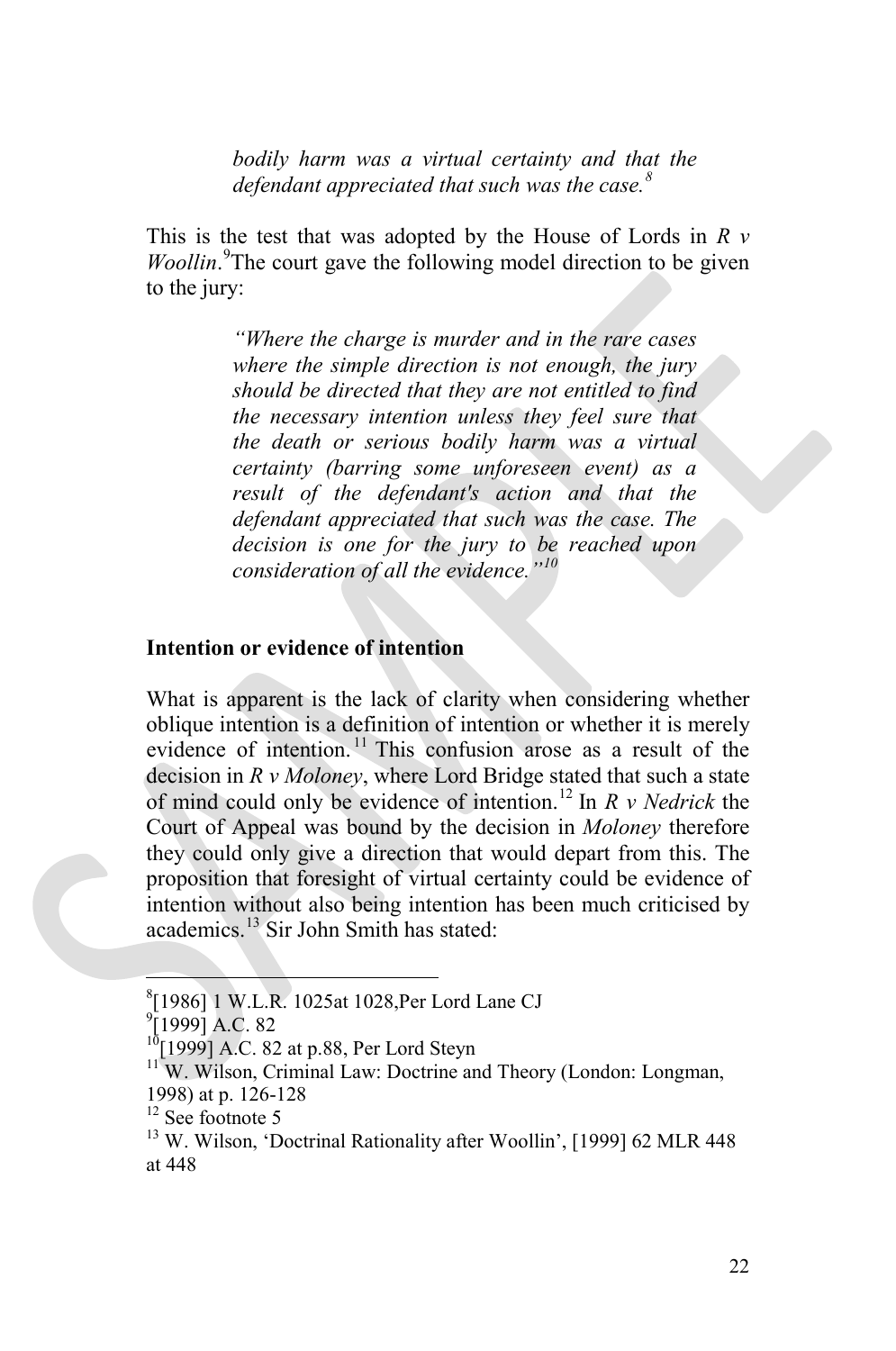*"After Nedrick some of us hoped that a perceptive jury would ask some unlucky judge what was the state of mind they were required to find proved which was not purpose but was something more than foresight of virtual certainty? – a question to which there appears to be no answer.".*[14](#page-22-0)

In *R v Woollin* Lord Steyn appeared to be treating foresight of virtual certainty as part of the definition of intention. He stated that *"a result foreseen as virtually certain is an intended result"[15](#page-22-1)* and that *Nedrick* stated "what state of mind (in the absence of a purpose to kill or cause serious harm) is sufficient for murder."<sup>[16](#page-22-2)</sup> He then adapted Lord Lane's model direction so that the jury now 'find' intention, rather than 'infer' intention, and by removing the two parts of the direction which gave the jury guidance as to how they might infer intention from foresight. However Lord Steyn did not tamper with the negative structure of the *Nedrick* direction, so the jury are still to be instructed that they are not entitled to find the necessary intention unless they find foresight of virtual certainty, not that they must find the necessary intention in such a case.

### **Analysis**

The question surrounding *Nedrick* and *Woollin* was whether the foresight of virtual certainty was an evidentiary or substantive direction. While the term seems clear it is phrased in the negative, so it possible to imagine the case where the jury finds foresight of virtual certainty, but decides it is "entitled" to not find intention. This question was considered in *Matthews and Alleyne*, but the Judges decided the evidentiary/substantive question was not an important one and so the evidence is still ambiguous and undecided. In this sense *Woollin* hasn't made the law of intention much clearer; yes we have a simple definition for intention, but the jury could (theoretically) choose to discard or ignore it.

<span id="page-22-0"></span><sup>&</sup>lt;sup>14</sup>Sir John Smith's commentary on Nedrick [1986] Crim LR 742, 743<br><sup>15</sup> [1999] 1 A.C. 82 at p. 93<br><sup>16</sup>[1999] 1 A.C. 82 at p.94

<span id="page-22-1"></span>

<span id="page-22-2"></span>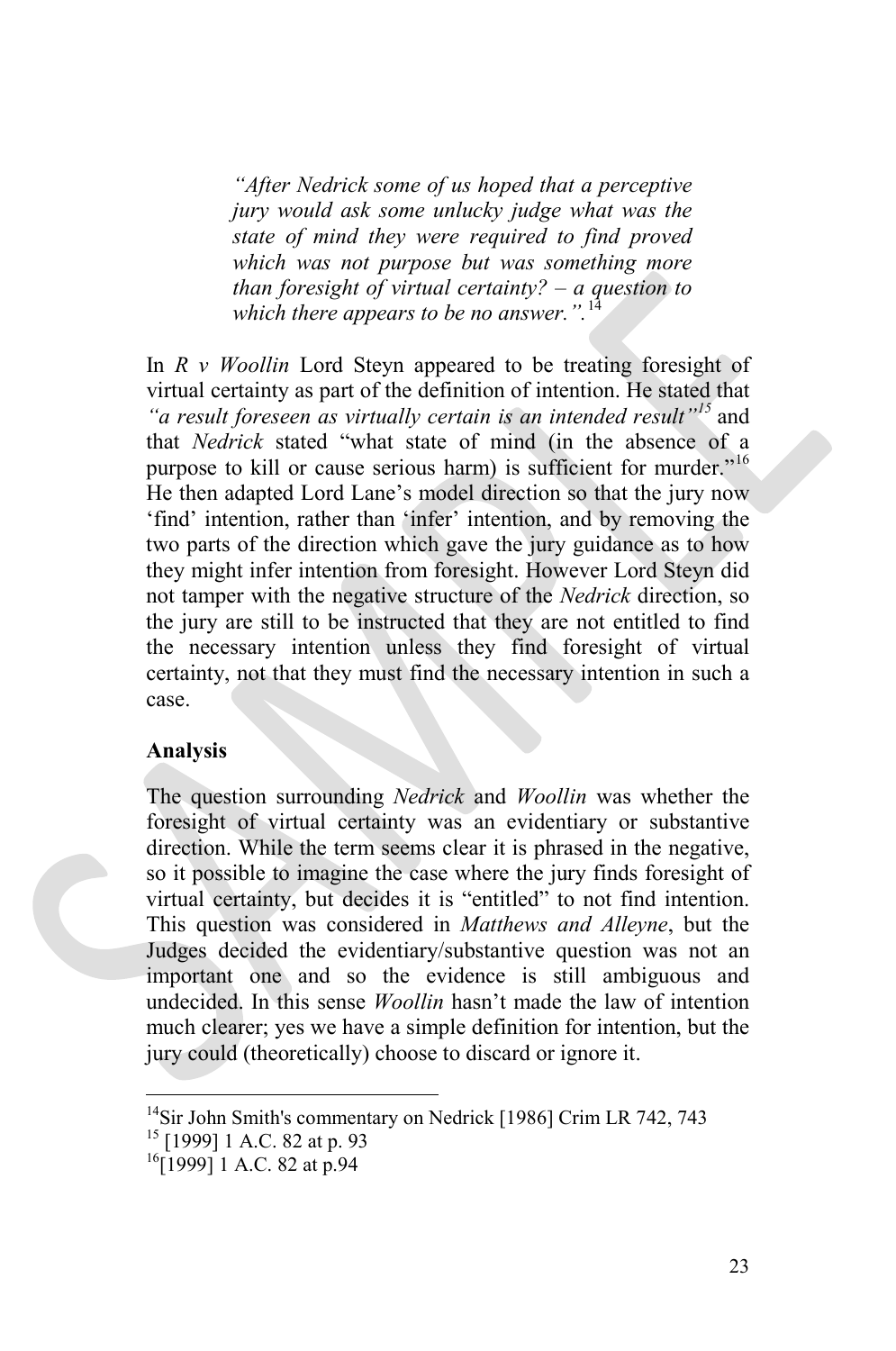In the case of *R v Matthews and Alleyne*, [17](#page-23-0) the trial judge gave the jury a direction that an intention to kill was proved if they were satisfied that the defendant had appreciated that there was a virtual certainty of death of the victim. The Court of Appeal did not consider that Lord Steyn had changed the law and said the foresight of virtual certainty was still only evidence of intention.

*"the law has not yet reached a definition of intent in murder in terms of appreciation of a virtual certainty."* [18](#page-23-1)

In *Woollin* Judges seem to have been working towards a very clear definition of foresee- ability, with the degree of foresight needed placed very high in the scale, in order to make a clear difference between intention and recklessness and also to ensure there is a clear distinction between intention and motive. This view, the subjectivist orthodox view, (of for example *Smith* or *Williams*) [19](#page-23-2) is the dominant one in case law today. However there are objections to this view, for example by *Norrie*[20](#page-23-3) or *Duff*[21](#page-23-4)who advocate the study of intention along with motive and desire; the so called 'desirability package' and are against the artificial separation of intention and other forms of state of mind in the case law.

A final problem with *Woollin* is the question of over and underinclusiveness. It could be over-inclusive; for example a doctor could have foresight of virtual certainty that a patient will die if he administers a painkiller, but feels obliged to go through with it. Or if a Father throws his son out of a high window to escape a burning building, the Father would have foresight of virtual certainty, but as *Norrie* or *Duff* would say, he didn't intend his son's death, as you would see if you considered the motive.

<span id="page-23-2"></span><span id="page-23-1"></span>

<span id="page-23-0"></span><sup>&</sup>lt;sup>17</sup> [2003] 2 Cr. App. R. 30<br><sup>18</sup> [2003] 2 Cr. App. R. 30 at 476, paragraph 43, *Per Rix LJ*<br><sup>19</sup> W. Wilson, 'Doctrinal Rationality after Woollin', [1999] 62 MLR 448 and Sir John Smith comment on Woollin [1997] Crim LR519, at p, 520-1 <sup>20</sup> A. Norrie, 'Oblique Intention and Legal politics' [1989] Crim LR 793, 800-7<br><sup>21</sup> R.A. Duff, 'The Politics of Intention: a Response to Norrie' [1990]

<span id="page-23-4"></span><span id="page-23-3"></span>Crim LR 637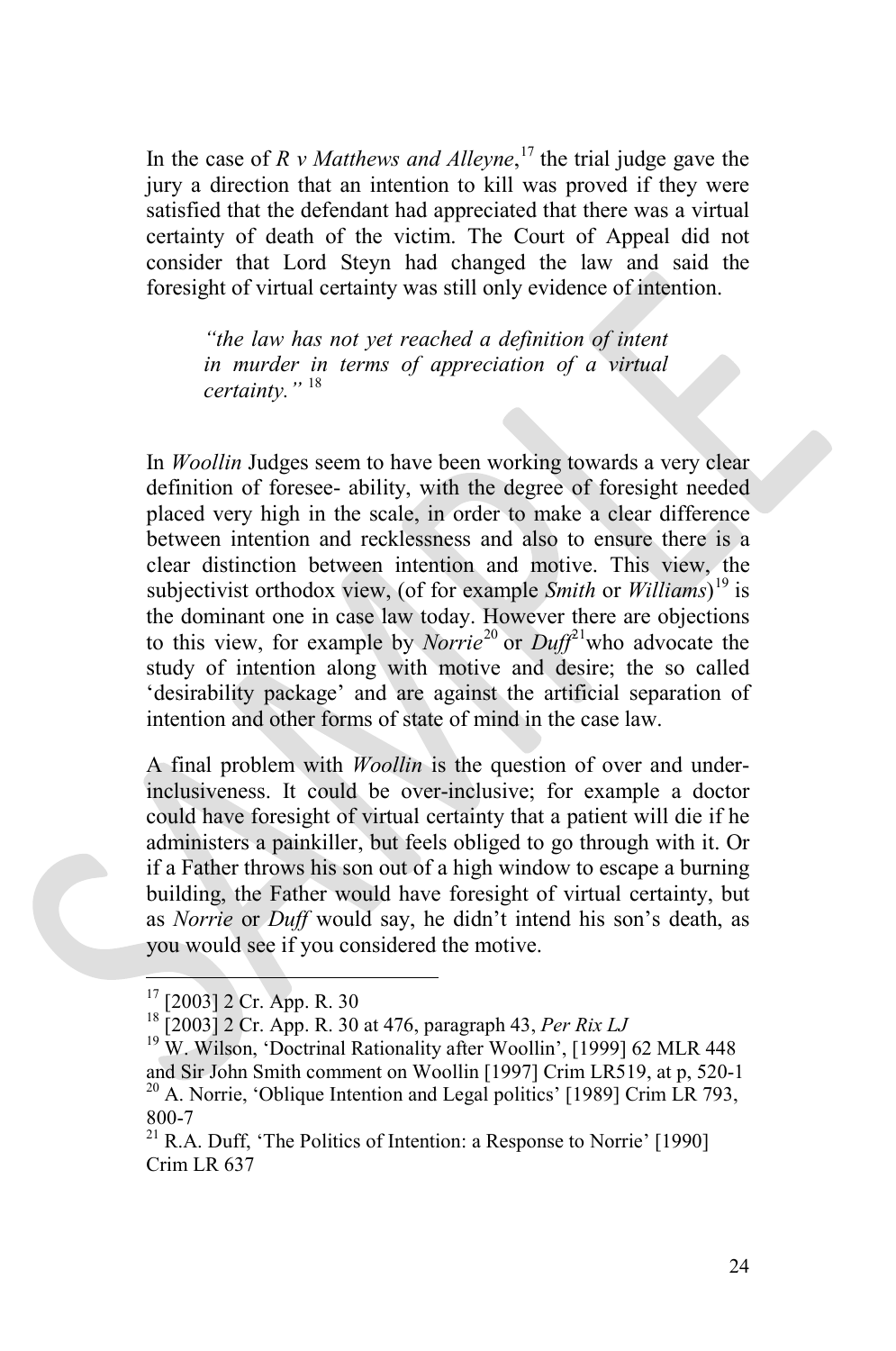The problem of under-inclusiveness can be seen in the terrorist example, which first arose in *Moloney*, where Lord Bingham said a terrorist who plants a bomb and then sends out a warning would not have the necessary foresight for the death of a bomb diffusal expert who is killed when the bomb accidentally goes off early.<sup>[22](#page-24-0)</sup> However Lord Bingham decided this would not matter since the terrorist would still be convicted of manslaughter and could get as along a sentence for murder. Lord Steyn in *Woollin* also commented on the terrorist scenario, saying that in such a matter of public safety, the case would be considered differently.<sup>[23](#page-24-1)</sup> We cannot stretch our law around rare terrorist scenarios.

This essay advocates Lord Steyn's approach seems the most sensible, while, as *Norrie* mentioned, the courts seem more concerned with the label of murder than with the length of the sentence, (being reluctant to, for example call a Father who killed his son a murderer, but being more likely to put the label on a terrorist). <sup>[24](#page-24-2)</sup> This kind of subjective, political thinking will only arise in a small number of cases. The majority of cases dealing with oblique intention, (which are in themselves a minority compared to direct intention) are clarified by the *Nedrick/Woollin* direction.

### **Reforms**

Blackhurst argues the House of Lords in Woollin missed a golden opportunity to break from the previous approach of the courts and produce clarity by expressly telling us that foresight of virtual certainty is a type of criminal intention.<sup>[25](#page-24-3)</sup> However, one place we can find an attempt to clarify the law is the Law Commission Draft Criminal Code which includes oblique intention in its definition of intention.

<span id="page-24-1"></span>

<span id="page-24-3"></span><span id="page-24-2"></span>

<span id="page-24-0"></span><sup>&</sup>lt;sup>22</sup>[1985] A.C. 905 at p. 910<br><sup>23</sup>[1999] A.C. 82 at p. 94-95<br><sup>24</sup>A. Norrie, [1989] Crim LR 793, 800-7<br><sup>25</sup>Blackhurst, (10 K.C.L.J. 121 (1999)) Retrospective Mistakes of Law; Mitchell, Charles, p. 121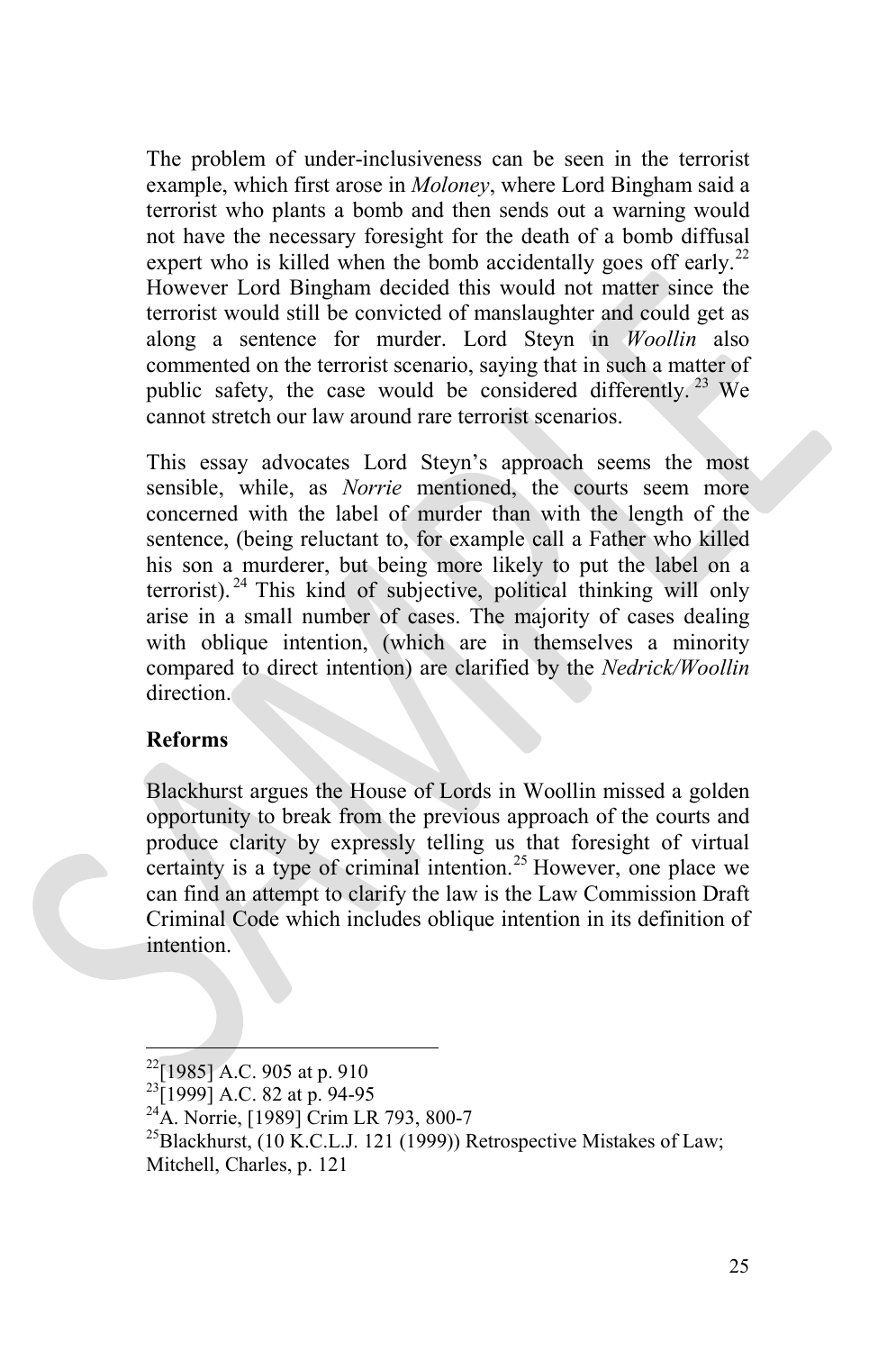*"1. .... a person acts (a) 'intentionally' with respect to a result when –*

- *(i) it is his purpose to cause it, or*
- *(ii) although it is not his purpose to cause it, he knows that it would occur in the ordinary course of events if he were to succeed in his purpose of casing some other result."[26](#page-25-0)*

However, an important point is this definition is only for non-fatal offences against the person. It is submitted that the definition should be extended to all offences including murder as suggested by the Draft Criminal Code. However, the phrasing of "*in the ordinary course of events"* is very broad and even wider than the *Nedrick* and *Woollin* test of *'virtual certainty'.* One problem is in establishing what "*in the ordinary course of events"* means in every situation. Another argument that can be advanced is that it may lead to an increase in convictions of offences that people did not intend to commit and in some case could lead to a miscarriage of justice.

### **Conclusion**

Foresight of consequences and intention are clearly both different and should not be equated in order to avoid further confusion in an area of law which has already demonstrated much complexity. There have been problems in this area of law however the fact that foresight of consequences is not the same as intention has remained the law and therefore we must accept it and follow it.

<span id="page-25-0"></span> <sup>26</sup>Law Commission (1989)*Criminal Law: <sup>A</sup> Criminal Code for England and Wales. Vol. 1: Report and Draft Criminal Code Bill* (House of Commons papers 1988-89 299 ed.). London: HMSO